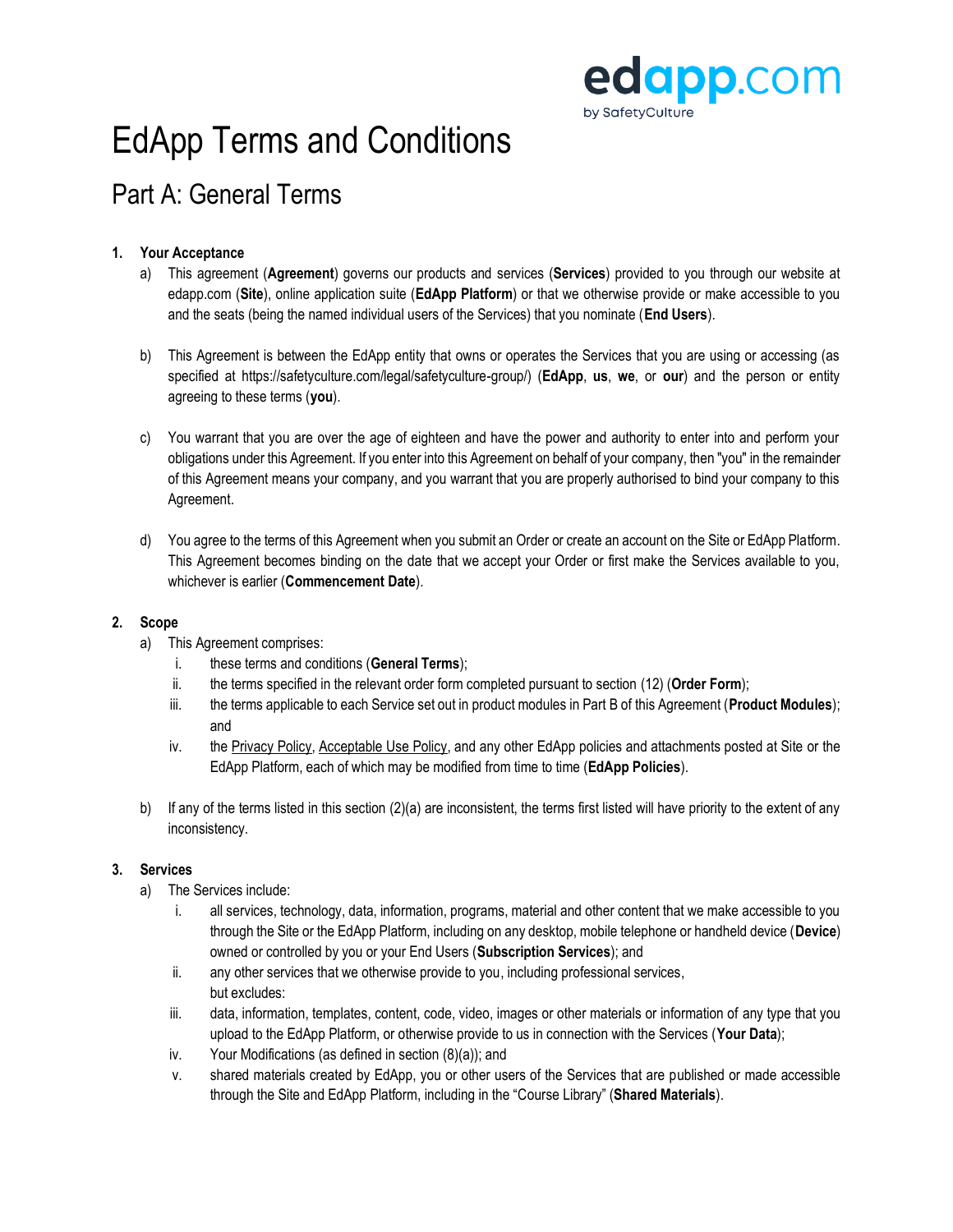

- b) EdApp reserves the right to make changes to the Subscription Services in its sole discretion from time to time, including the functionality, performance, user interface, usability, and the service description published on the Site or that EdApp provides to you (**Service Description**), and you agree that this Agreement will apply to any changes or updates to the Subscription Services. EdApp will notify you of any change to the Subscription Services (other than No-Charge Services) that reduces its functionality or features in any material respect or if it discontinues any Service and is not replaced by a substantially equivalent function or feature. If EdApp has notified you under this section (3)(b), you may terminate the affected Services upon providing notice to EdApp within 30 days after the date of such notice, and EdApp will refund any prepaid, unused Fees in respect of any terminated Subscription Services. Nothing in this section (3)(b) limits EdApp's ability to discontinue any Service or to make changes as required to comply with applicable law, address a material security risk, or avoid a substantial economic or technical burden.
- c) We will make the Services available to you and your End Users solely for your internal business operations during the subscription period specified in your Order (**Subscription Term**) and in accordance with any usage restrictions specified in the applicable Order and Product Module.
- d) Unless permitted by law or as otherwise expressly permitted in this Agreement, you must not (nor may you authorise any third party to):
	- i. rent, lease, distribute, license, sublicense, sell, transfer, assign, distribute or otherwise provide access to the Subscription Services to a third party;
	- ii. reproduce, modify, adapt, create derivative works of, the Subscription Service or remove or tamper with any disclaimers or other legal notices in the Subscription Services;
	- iii. reverse engineer, disassemble, decompile, transfer, exchange or translate the Subscription Service or otherwise seek to obtain or derive the source code or API;
	- iv. incorporate the Subscription Services into any service that you provide to a third party;
	- v. store or use any part of the data you do not own in an archival database or other searchable database; or
	- vi. use the Subscription Services to provide services, or to create a service that competes with the Subscription Services.
- e) You must promptly notify us in writing of any breach of any conditions of use specified in section (3)(d).
- f) You are solely responsible for ensuring that your Devices and systems are compatible with the Subscription Services and meet any minimum requirements specified on the Site.

#### **4. No Charge Services**

We may offer certain Services to you at no charge, including free accounts, trial use, and access to pre-release and beta products (**No-Charge Services**). Your use of No-Charge Services is subject to any additional terms that we may specify from time to time and is only permitted for the period designated by us, or if no such period is designated, 30 days. We may terminate your right to use No-Charge Services at any time and for any reason in our sole discretion, without liability to you.

#### **5. Your Accounts**

- a) You must register for an account in order to access or receive the Services and to receive notices and information from us (**Customer Account**).
- b) All End Users must establish a named account on the EdApp platform (**End User Account**). You may specify one or more administrators who may elect to have password protected rights to access administrative account(s) (**Admin Account**(**s**)) to administer the Subscription Services and End User Accounts.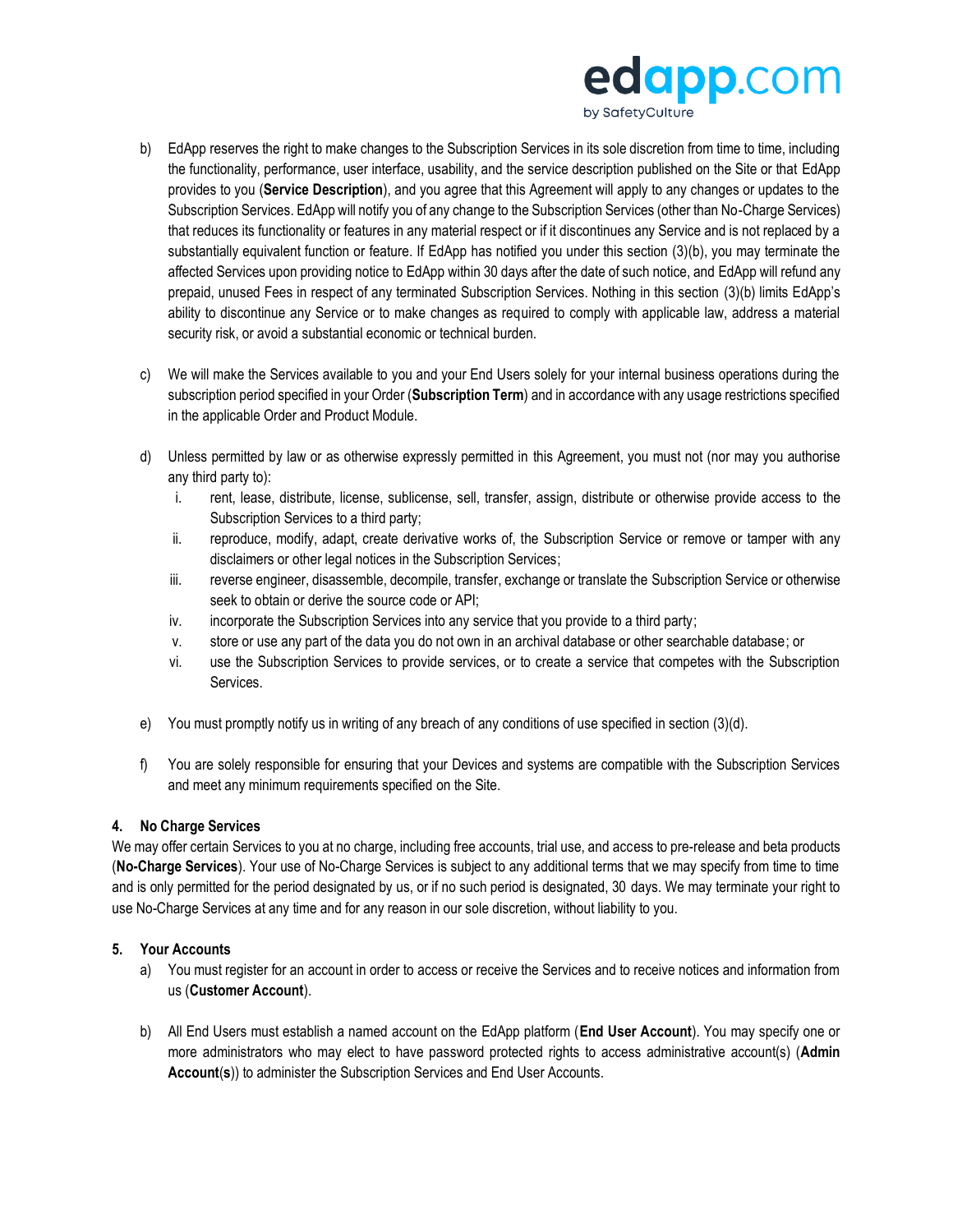## edapp.com

#### by SafetyCulture

- c) You are responsible for all actions taken through your Customer Account, all End User Accounts and Admin Accounts under your Customer Account (together, **Your Accounts**). Your responsibilities include:
	- i. maintaining the confidentiality of the passwords associated with each of Your Accounts;
	- ii. ensuring that only those individuals authorised by you have access to Your Accounts; and
	- iii. ensuring that all activities that occur in connection with Your Accounts comply with this Agreement.

#### **6. Integration with Third Party Products**

You may choose, in your sole discretion, to integrate the Services with third party products or services (**Third Party Products**). If you choose to use any Third Party Products in connection with the Services, we may provide such third parties access or use of Your Data to the extent required for the interoperation of the Services with the Third Party Product. Your use of any Third Party Product will be subject to the applicable agreement between you and the relevant third party provider. We are not responsible for any access to or use of Your Data by such third party providers. WE DISCLAIM ALL LIABILITY FOR ANY THIRD PARTY PRODUCTS AND FOR THE ACTS OR OMISSIONS OF ANY THIRD PARTY PROVIDERS OF THIRD PARTY PRODUCTS.

#### **7. Intellectual Property Rights**

- a) EdApp and its licensors have and retain all rights, title and interest, including all intellectual property rights, copyright, trade or service marks, designs, patents, rights in circuit layouts, domain names and trade names anywhere in the world (**Intellectual Property Rights**) in and associated with the Services.
- b) You and your licensors retain ownership of all rights, including Intellectual Property Rights, in Your Data.
- c) You grant to us, or must procure the grant to us of, a non-exclusive, worldwide, irrevocable, royalty-free licence (including the right to sublicense) to use and develop the Intellectual Property Rights in Your Data to the extent required to:
	- i. enable us to exercise our rights and discharge our obligations under this Agreement, including to provide or support the Services, and to offer to provide you with any other goods or services (including other products); and
	- ii. generate aggregated data sets, reports and analysis relating to technical data about customer use of the Services in a form that is anonymised and does not identify you or any individual (**Aggregated Data**). You acknowledge and agree that we will own all Intellectual Property Rights in Aggregated Data.
- d) We may use Aggregated Data to analyse, improve, support and operate the Services and for related internal business purposes.

#### **8. Your Data and Your Modifications**

- a) To the extent permitted by the functionality provided by a Subscription Service, you may modify a template, training course or lesson on the Subscription Services for the purposes of developing customisations and additional features of a template, training course or lesson (**Your Modifications**).
- b) If you elect to publicly share any of Your Data or Your Modifications with us or other users through the functionality provided by the Subscription Services (**Your Shared Materials**), you grant us and each other user that downloads Your Shared Materials a non-exclusive, worldwide, perpetual, irrevocable, royalty-free licence (including the right to sublicense) to use, develop, modify, reformat, publish, distribute to third parties, and exercise any other Intellectual Property Rights you have in Your Shared Materials.
- c) You warrant that Your Data and Your Modifications (including any of Your Shared Materials):
	- i. are not unlawful, defamatory, offensive, obscene, harmful, of bad taste, or inappropriate;
	- ii. comply with the EdApp Policies, including the Acceptable Use Policy;
	- iii. are not false, misleading or inaccurate;
	- iv. do not infringe third party rights (including Intellectual Property Rights);
	- v. comply with all applicable laws; and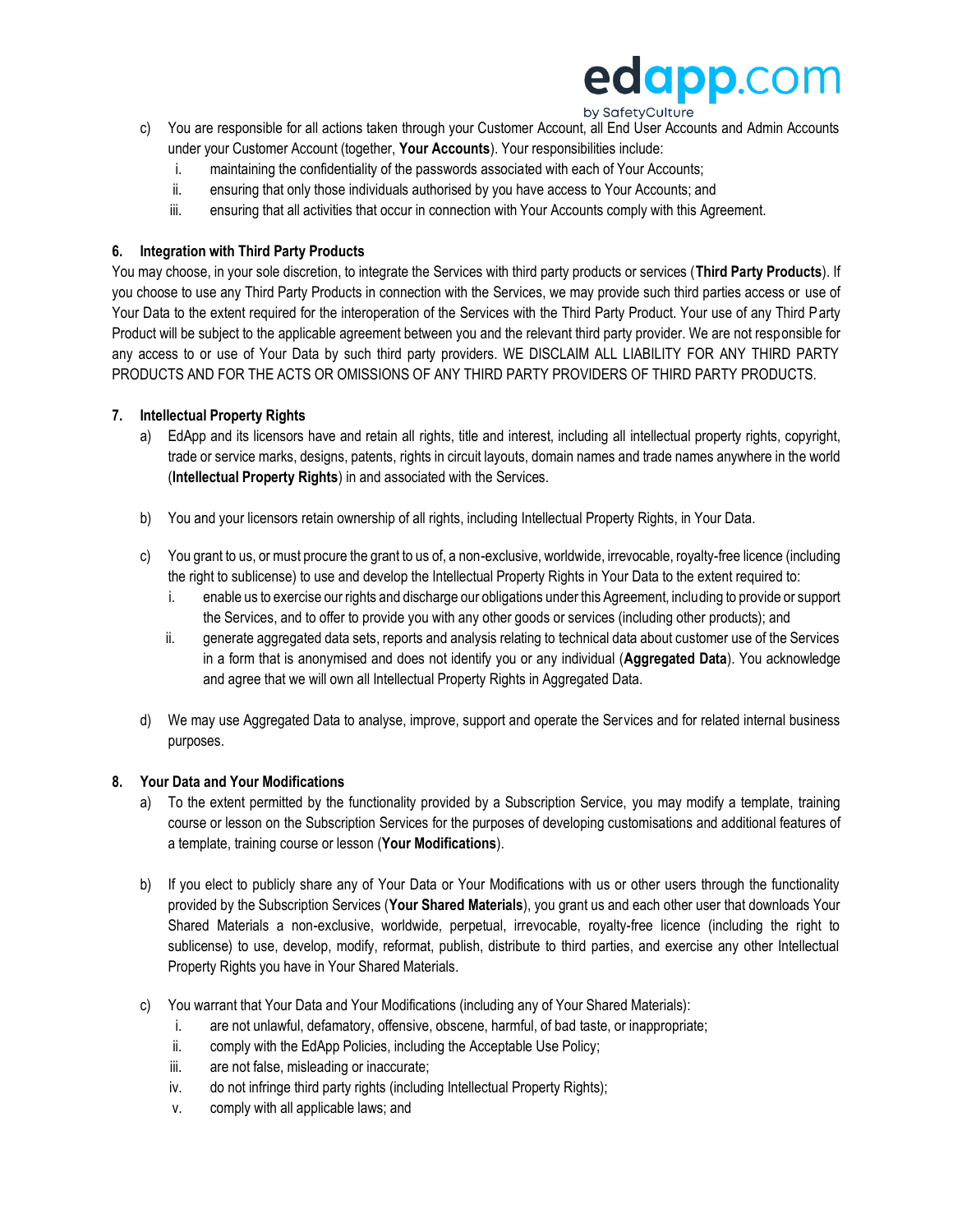

- vi. are not infected with viruses or any other malicious computer code, files or programs.
- d) You acknowledge and agree that we may remove, delete, or modify any of Your Data or Your Modifications (including any of Your Shared Materials) from the Subscription Services, Site and EdApp Platform if we suspect (acting in good faith) that any of the warranties set out in sections (8)(c)(i) to (8)(c)(vi) are or are likely to be untrue.
- e) You acknowledge and agree that you are responsible for preparing backups of Your Data and Your Modifications.
- f) You must indemnify, defend and hold us, our affiliates, service providers, officers, employees, contractors and customers (**those indemnified**) harmless from and against any and all claims, costs, damages, losses, liabilities and expenses (including legal fees) arising out of or in connection with any claim brought against those indemnified by a third party relating to Your Data or Your Modifications (including Your Shared Material), including but not limited to any claim relating to infringement of law or the rights of a third party (including Intellectual Property Rights), or any representations or warranties that you make about Your Data, Your Modifications or the Services. We agree to provide: (i) prompt written notice to you of any such claim; (ii) the exclusive right to control and direct the investigation, defence, or settlement of such claim; and (iii) all reasonably necessary cooperation from us at your expense.

#### **9. Downloading Shared Materials**

If you download Shared Materials, to the extent permitted by law:

- a) your use of Shared Materials is at your own risk;
- b) we exclude all liability to you and any third party in respect of your use of Shared Materials; and
- c) it is your responsibility to assess (and if necessary, obtain professional advice on) the suitability of Shared Materials for your purposes and any modifications required to meet those purposes.

#### **10. Confidentiality**

- a) In this Agreement, **Confidential Information** of a party means information of a confidential nature including information about its business, operations, strategy, administration, technology, affairs, clients, customers, employees, contractors or suppliers, but does not include any Shared Materials, or any other information which is in the public domain other than through a breach of confidence.
- b) Each party (**Recipient**) must keep confidential and not disclose to any third party Confidential Information of the other party, with the exception that a Recipient may disclose such Confidential Information:
	- i. to a third party with the prior written consent of the other party;
	- ii. to the Recipient's, or affiliates or subsidiaries of the Recipient's, officers, agents, professional advisers, employees, contractors, subcontractors, auditors and insurers; and provided that such recipients are subject to confidentiality obligations no less stringent than under this Agreement in relation to that Confidential Information; and
	- iii. where the Recipient is legally compelled to do so by any government or any governmental, administrative, regulatory, fiscal or judicial body, department, commission, authority, tribunal, or agency, provided that it first uses commercially reasonable efforts to give the other party written notice prior to disclosure if permitted by law.
- c) Each party must only use Confidential Information of the other party for the purpose for which it was disclosed in connection with this Agreement.

#### **11. Privacy**

a) In this section (11), **Personal Information** has the meaning given under the *Privacy Act 1988* (Cth), or the meaning given to any similar term under other applicable privacy or data protection laws that is used to describe information relating to an individual.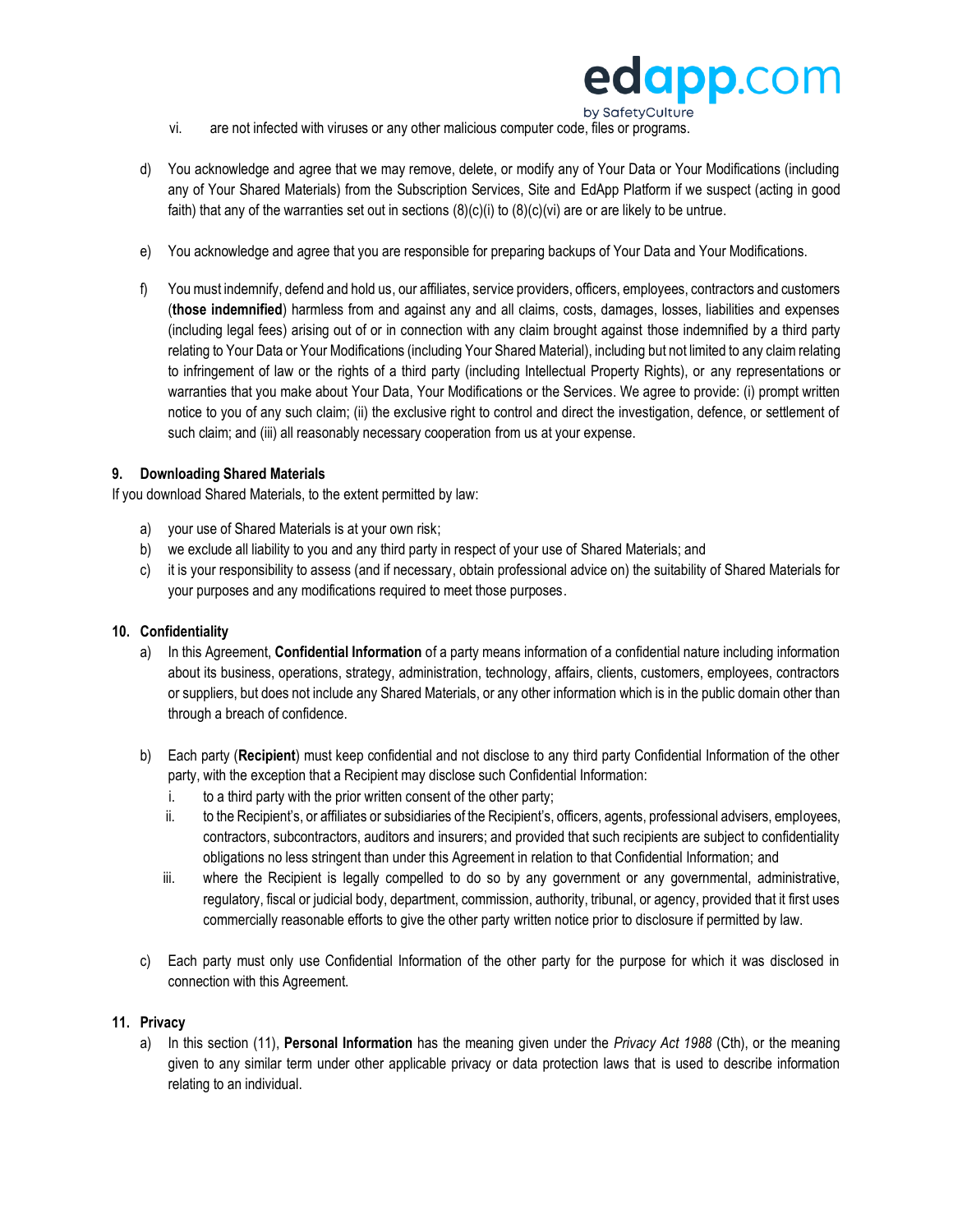# edapp.com

#### by SafetyCulture

- b) We will take reasonable steps to ensure that Personal Information within Your Data is secure from unauthorised access, use or disclosure and will treat any Personal Information collected from you in accordance with the EdApp Privacy Policy.
- c) You will comply with all applicable privacy and data protection laws and are responsible for ensuring that you have obtained all individual consents required for us to provide the Services in respect of any Personal Information contained within Your Data, including from your End Users.
- d) Where: (i) the EU General Data Protection Regulation 2016/679 (**GDPR**); and/or (ii) the laws of other states and territories that create and regulate substantially similar concepts and legal principles as are contained in the GDPR apply to any of Your Data, the terms of Appendix 1 (Data Protection Compliance) and Appendix 2 (Data Processing Agreement) will apply.
- e) Where the *Privacy Act 1988* (Cth) applies to any of Your Data, the terms of Appendix 3 will apply.
- f) Other than as expressly noted in this section (11), you acknowledge that:
	- i. the Services have not been designed to meet the requirements of laws or standards that may apply to you in respect of Your Data, including without limitation, the *Health Insurance Portability and Accountability Act 1996*, the Payment Card Industry Security Standards, or any other law or standard applicable to the handling, storage, processing, transfer, security or location of Your Data in any jurisdiction; and
	- ii. it is your responsibility to satisfy yourself that your use of the Services will allow you to meet any legal obligations applicable to you in respect of Your Data, and we disclaim all liability for your non-compliance with any such laws or standards arising from your use of the Services.

#### **12. Orders**

- To use the Services you must complete an Order by either:
	- a) completing the online order page (**Online Order**) located on the Site which contains details of:
		- i. the Services being ordered;
		- ii. the applicable fees (**Fees**);
		- iii. the number of paid End User Accounts that will form part of your organisation in respect of Subscription Services (if applicable);
		- iv. the Subscription Term applicable to any Services;
		- v. the applicable billing details, and the currency in which you will be billed; and
		- vi. if applicable, details other products made available by us in the future you wish to order; or
	- b) execute a paper-based Order Form or Statement of Work (**Order Form/SOW**) provided by us which sets out the relevant information in section (12)(a).

#### **13. Billing and Payment**

- a) You must pay all Fees for the Services in accordance with the rates and currency set out in the applicable Order(s). Other than where expressly provided for under this Agreement, all Fees are non-refundable, non-cancellable and noncreditable.
- b) Unless otherwise set out in the relevant Order, you will be billed the Fees in accordance with the Order as follows:
	- i. for Subscription Services, you must elect one of the following billing cycle options:
		- a **Monthly Plan**, in which case you will be billed the applicable Fees monthly; or
		- an **Annual Plan**, in which case you will be billed the applicable Fees annually; or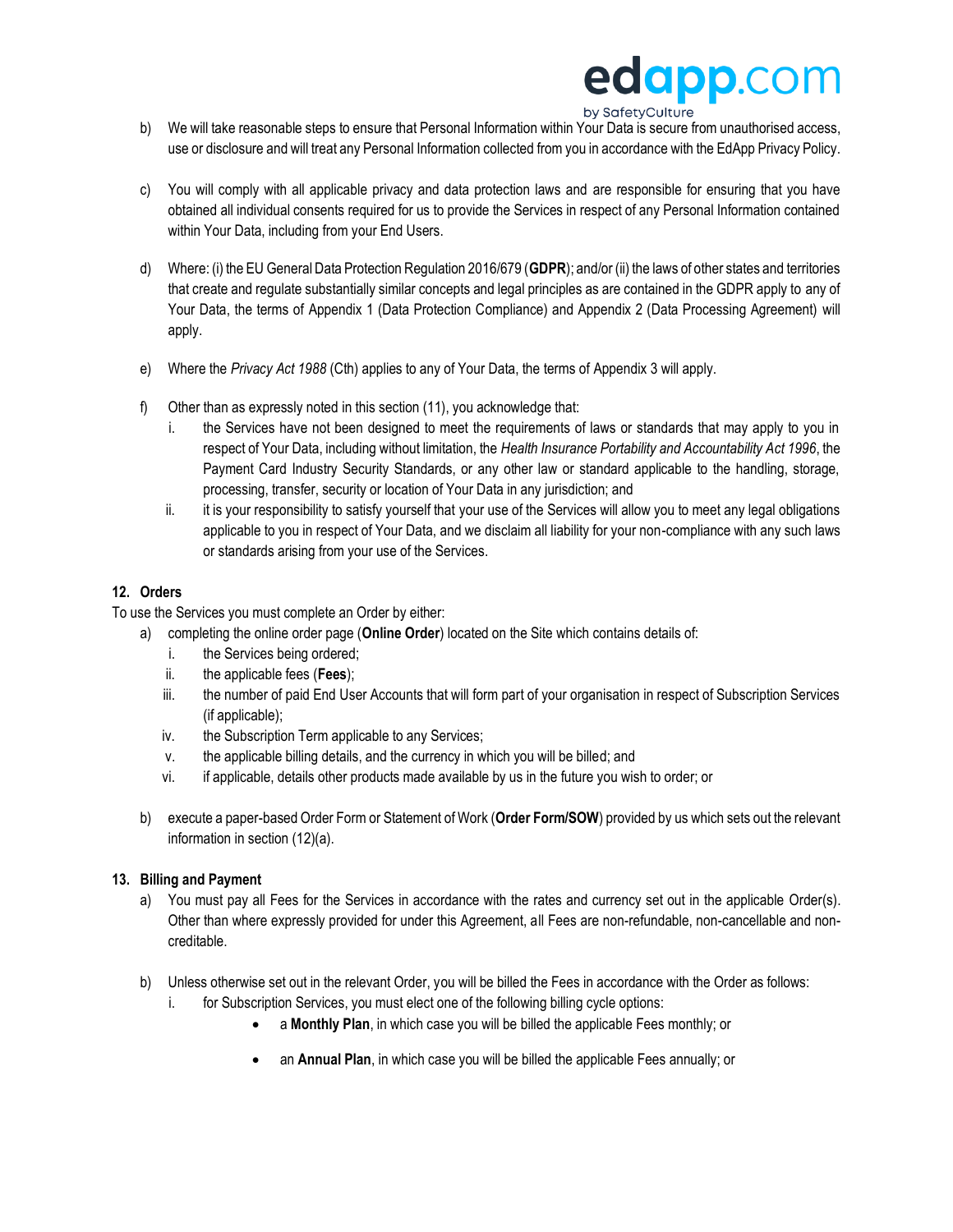### edapp.com by SafetyCulture

- ii. for Services other than Subscription Services, you will be billed the applicable Fees in accordance with the payment milestones specified in your Order, or if none are specified, in advance upon submitting the relevant Order. Services other than Subscription Services may be charged on a "fixed-fee" or "time and materials" basis, as specified in the relevant Order.
- c) If you add End Users during your Subscription Term or exceed any limit on End Users specified in the relevant Order, you will be billed the applicable Fees for the increased number of End Users at the then-current rates or as otherwise set out in the applicable Order(s) for the remainder of the then-current Subscription Term.
- d) Your Order, and any other amounts owing to EdApp will be billed using one of the following methods (as specified in your Order):
	- i. by direct debit of your credit card or debit card (**Direct Debit**), in which case you authorise EdApp to debit you in the month after the commencement of the monthly billing cycle;
	- ii. by issuing an invoice in accordance with the billing cycle or payment milestones specified in your Order (**Invoiced Payments**). You must pay any Invoiced Payment within thirty (30) calendar days after the date of invoice; or
	- iii. by such other forms of payment that EdApp makes available on the Site, which may be subject to additional terms and conditions.
- e) If you dispute any invoice or charge that EdApp has billed you (acting reasonably and in good faith) you must notify EdApp of the dispute without unreasonable delay.
- f) You are responsible for any duties, customs fees, or taxes (other than our income tax) associated with the supply of the Services or any other goods or services provided by us to you, including any VAT, GST or other applicable sales tax, and any related penalties or interest (**Taxes**), and you will pay us for the Services without any withholding for Taxes. If we are required to collect or pay Taxes, the Taxes will be invoiced to you. You must provide us with any information that we reasonably request to determine whether we are obliged to collect Taxes from you, including your relevant Tax identification number.

#### **14. Warranties and Limitation on Liability**

- a) We warrant that:
	- i. Subscription Services (other than No-Charge Services) will conform in all material respects with the applicable Service Description for the duration of the Subscription Term; and
	- ii. we will use commercially reasonable efforts to prevent introduction of viruses, Trojan horses or similar harmful materials (**Malicious Code**) into the Subscription Services. To avoid doubt, we are not responsible for any Malicious Code introduced by third parties, or by you or your End Users.
- b) Provided that you notify us in writing of any non-compliance under section (14)(a) promptly after becoming aware of such non-compliance, we will use commercially reasonable endeavours to correct the non-compliance within a reasonable period. If we have not remedied the non-compliance by the date that is forty-five (45) days after your written notice, either party may terminate the affected Subscription Services immediately, and EdApp will refund any prepaid, unused Fees in respect of the terminated Subscription Services after the effective date of termination.
- c) SECTION 14(A) CONSTITUTES YOUR EXCLUSIVE RIGHTS AND REMEDIES, AND OUR SOLE LIABILITY, IN CONNECTION WITH THE WARRANTIES IN SECTION 14(A). YOU MAY HAVE OTHER STATUTORY RIGHTS, BUT THE DURATION OF WARRANTIES REQUIRED BY STATUTE, IF ANY, WILL BE LIMITED TO THE SHORTEST PERIOD PERMITTED BY LAW.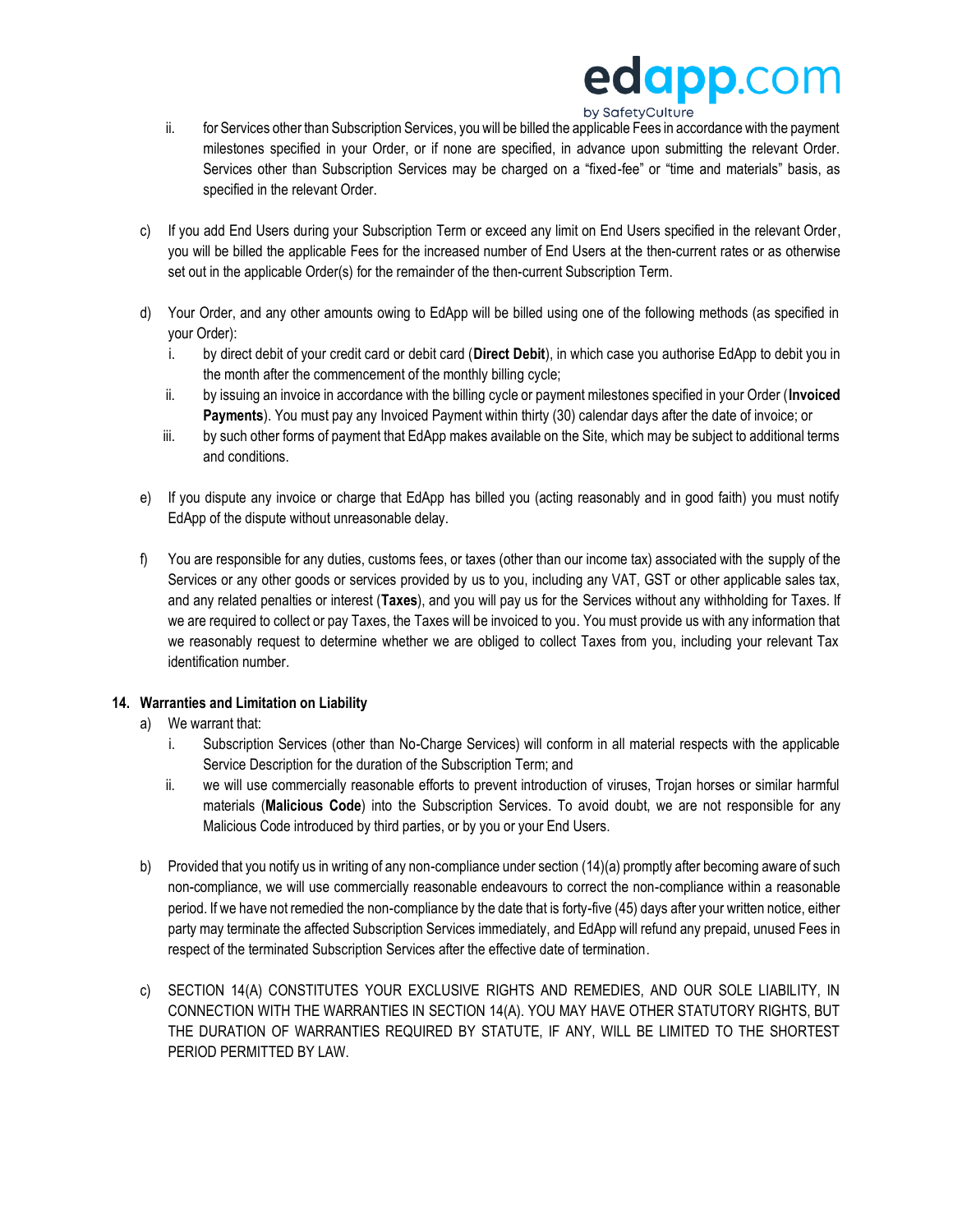## edapp.com

#### by SafetyCulture

- d) Except as expressly stated in this Agreement or required under any applicable law, the Services and any other goods or services provided by us to you are provided on an "as is" basis, and we do not make any representation or warranty (express or implied) in respect of the Services or any other goods or services provided by us to you, including, without limitation, any implied warranty of merchantability, of fitness for a particular purpose, that operation of the Services will be uninterrupted or error free, or that all defects will be corrected.
- e) If you reside in Australia and are a "consumer" for the purposes of the Australian Consumer Law, then the provisions in section (2) of Appendix 3 will apply.
- f) Without limiting the above, you acknowledge that:
	- i. you are using the Services at your own risk;
	- ii. the Services, or any available Shared Materials, are not a substitute for professional advice; and
	- iii. you are solely responsible for the use of the Services and the Shared Materials.
- g) To the maximum extent permitted by law, in no event will EdApp be liable to you or any third party in connection with this Agreement, whether in contract, tort, equity, statute or otherwise for:
	- i. your misuse of the Services, acts or omissions of your personnel;
	- ii. Service outage or interruption, or any damage or losses, arising from networks or websites outside of our control;
	- iii. any injury, damage to property, or loss to any person in relation to your use of the Services;
	- iv. subject to section (11), breach of any law applicable to your business activities, including but not limited to any work health and safety or food safety law, in connection with your use of the Services; or
	- v. loss of profits, loss of revenue, loss of anticipated savings, loss of use, loss or corruption of data, costs of delay or procurement of substitute or replacement goods and services, business interruption, failure of security mechanisms, loss of goodwill, and any other form of indirect, incidental, special or consequential or punitive damages.
- h) To the maximum extent permitted by law, in no event will either party's aggregate liability for any claims in connection with this Agreement exceed the total Fees actually paid by you under this Agreement during the twelve-month period immediately prior to the event giving rise to the liability.

#### **15. IP Indemnity**

- a) Subject to section (15)(c), we will defend you against any third party claim alleging that the Subscription Services infringes any copyright or any patent (a **Claim**), and will indemnify you against any damages and costs finally awarded by a court of competent jurisdiction or any settlement amounts agreed in writing by us, provided that you provide to us:
	- i. prompt written notice of any such claim;
	- ii. the exclusive right to control and direct the investigation, defence, or settlement of such claim; and
	- iii. all reasonably necessary cooperation and assistance in the defence and investigation of the Claim at our expense.
- b) In the event of a Claim, we may, in our sole discretion:
	- i. procure the right for your continued use of the Subscription Services in accordance with this Agreement;
	- ii. replace the Subscription Services with a similar service with materially equivalent functionality; or
	- iii. terminate your Order in respect of the Subscription Services affected by the Claim and refund any prepaid, unused Fees in respect of the terminated Subscription Services.
- c) The indemnity obligation in this section (15) will not apply to the extent that any Claim arises:
	- i. in connection with your use of No-Charge Services;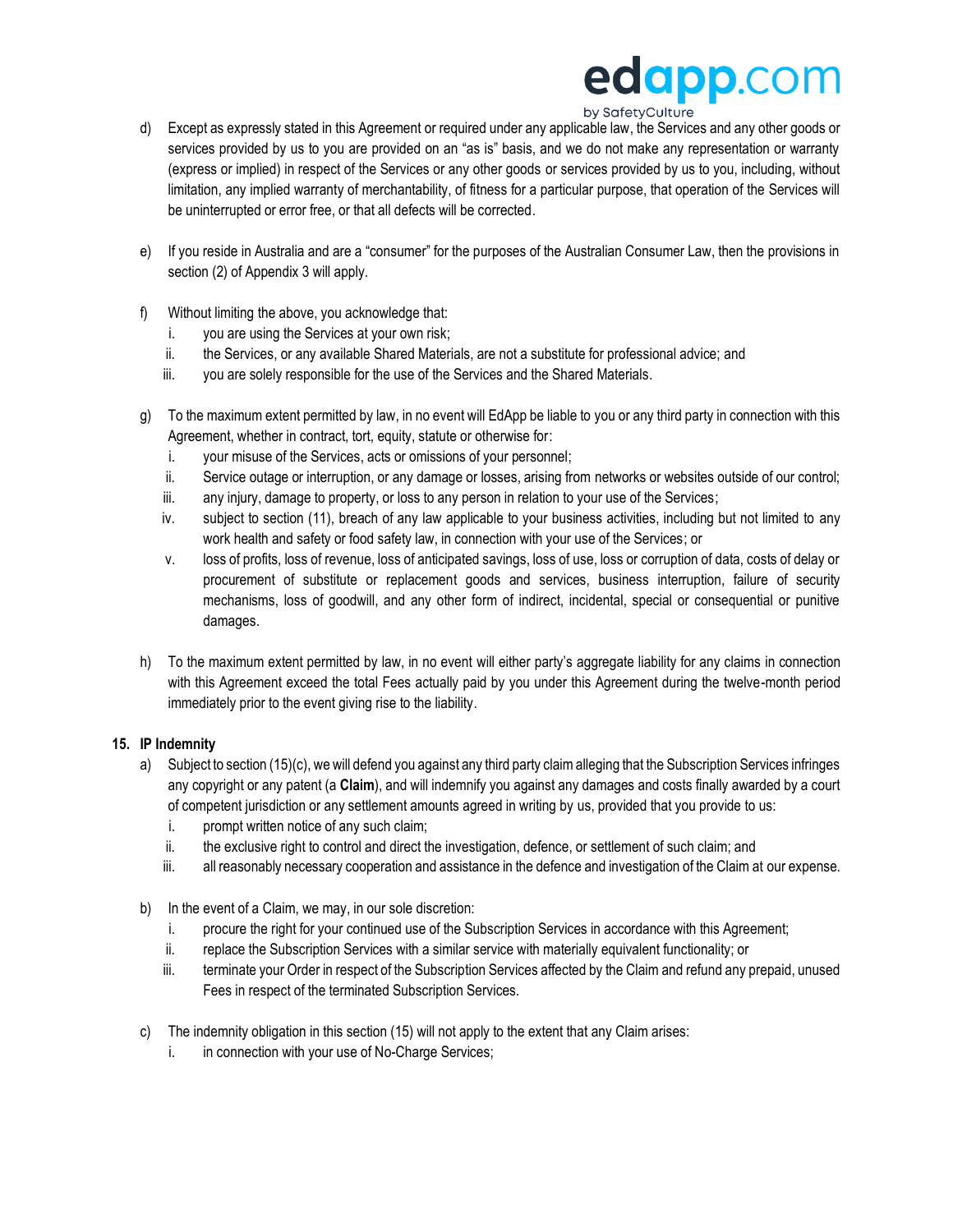

- ii. as a result of misuse of the Subscription Service or use of the Subscription Service with any third party data (including any Shared Materials), or in combination with any Third Party Products other than that for which the Subscription Services were designed or provided;
- iii. as a result of modification to the Service made by any party other than us or our subcontractors; or
- iv. in connection with circumstances covered by your indemnification obligations under section (8)(f).
- d) THIS SECTION (15) CONSTITUTES YOUR EXCLUSIVE RIGHTS AND REMEDIES, AND OUR SOLE LIABILITY, FOR ANY INFRINGEMENT OF INTELLECTUAL PROPERTY RIGHTS IN CONNECTION WITH ANY SUBSCRIPTION SERVICES.

#### **16. Term and Renewal**

- a) This Agreement commences on the Commencement Date and expires when all Subscription Terms have expired, and all other Orders have been completed, unless otherwise terminated in accordance with this Agreement (**Term**).
- b) Unless otherwise set out in the relevant Order, each Subscription Term will automatically renew for periods equal to the initial Subscription Term at the then-current rates unless either party elects not to renew the Subscription Term by providing written notice to the other party at least 30 days prior to the expiry of the then-current Subscription Term, in which case your subscription will expire at the end of the then-current Subscription Term.

#### **17. Termination and Suspension**

- a) You may terminate the Services at any time by written notice or by following the online process specified on the Site for cancelling your Subscription Term. If you choose to terminate this Agreement in accordance with this section (17)(a), you will not be entitled to any credits or refunds as a result of such termination.
- b) Either party may terminate this Agreement in whole or part, including any particular Order(s), immediately upon providing notice to the other party if:
	- i. the other party is in material breach of this Agreement and does not cure the breach within thirty (30) days after written notice of the breach; or
	- ii. if the other party ceases to operate, has an administrator appointed, enters a deed of company arrangement or other form of administration involving one or more of its creditors, is subject to an order that it be wound up, declared bankrupt, or that a liquidator or receiver be appointed, or otherwise becomes insolvent or is unable to meet its financial obligations.
- c) We may suspend the Services (including any of Your Accounts) immediately, or terminate this Agreement in whole or part, including any particular Order(s), if:
	- i. you are in material breach of this Agreement more than two times during the Term notwithstanding any cure of such breaches;
	- ii. you have failed to pay any Fees within sixty (60) days after the relevant due date;
	- iii. you infringe our Intellectual Property Rights; or
	- iv. your use of the Services breaches any applicable law or any of the EdApp Policies.

We will notify you of any suspension or termination under section (17)(c) (where practicable).

- d) If we suspend your use of the Services pursuant to our rights under this Agreement:
	- i. we will continue to charge you Fees during the suspension period and you must pay any outstanding Fees prior to us resuming the provision of the Services; and
	- ii. we will only resume the provision of the Services once you have cured (to our reasonable satisfaction) the matter that caused the suspension.

#### **18. Consequences of Termination**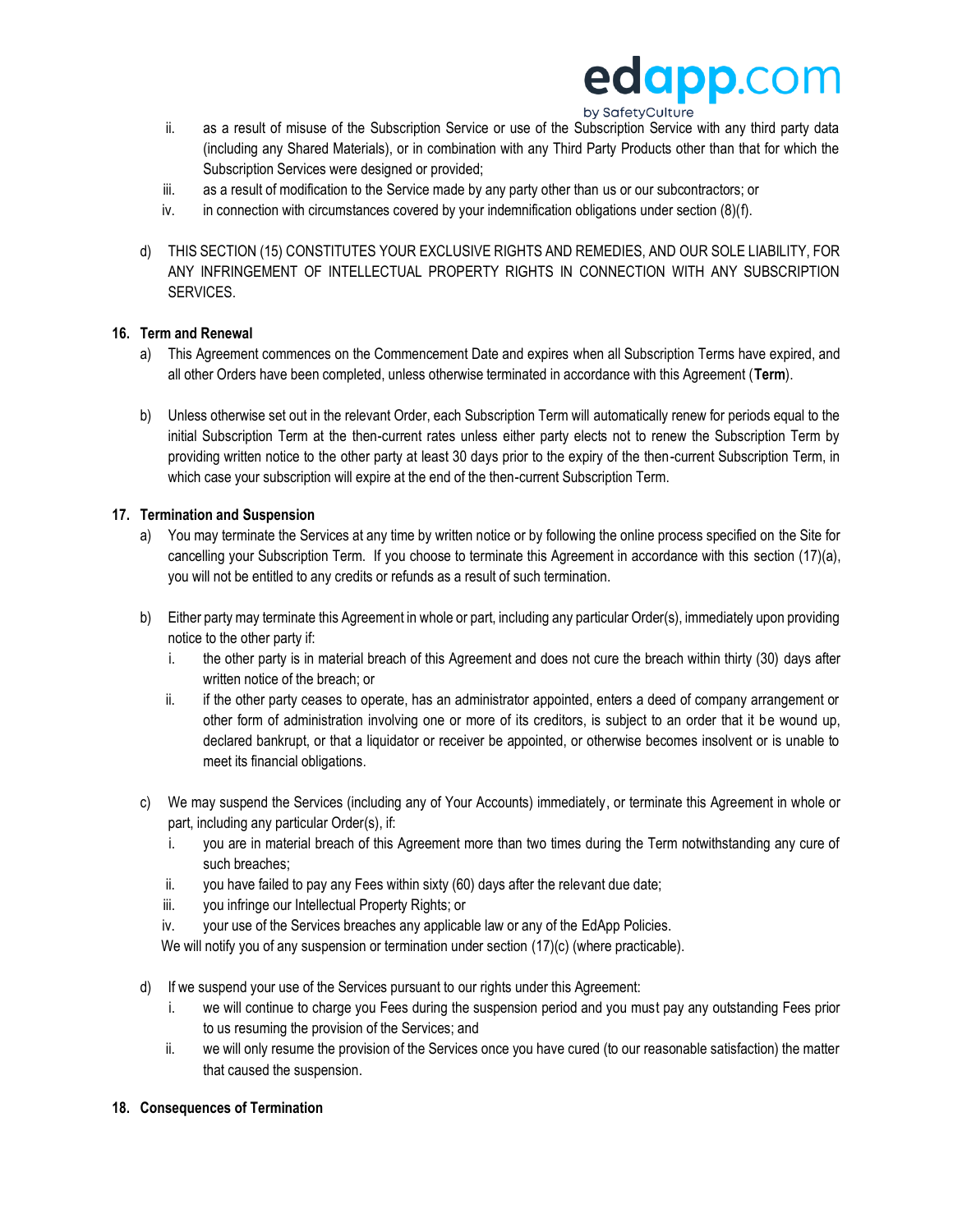

by SafetyCulture

- a) Upon the date that this Agreement or any Order expires or is terminated, then:
	- i. subject to any further access to the Subscription Services granted by us under section (18)(b)(ii), you and your End Users must cease all access and use of the relevant Services, Your Modifications and any Shared Materials;
	- ii. if the Agreement or any Order is terminated:
		- by you for our breach, then we will refund any prepaid, unused Fees that relate to the terminated Subscription Services; or
		- by us for your breach, then you must pay to us any and all outstanding Fees due for the remaining duration of any Subscription Term, which will become immediately due and payable upon termination;
	- iii. you must delete any software or other materials that we have provided to you, or made accessible for download by you, for use in connection with the Services (including any Shared Materials) from any Devices; and
	- iv. you must return, or if requested by us, destroy all of our Confidential Information in your possession or control and provide written certification to us that you have done so.
- b) Within thirty (30) days after the effective date of expiry or termination of this Agreement, you must notify us if you would like Your Data returned to you or deleted. If you notify us that you elect to have Your Data:
	- i. deleted (or fail to provide us with notice of your election), then we will delete Your Data by removing pointers to it on our active and replication servers and overwriting it over time; or
	- ii. returned, we will, at your election, use commercially reasonable endeavours to deliver Your Data to you, or provide you access to the relevant Subscription Service (other than a No-Charge Service) to access Your Data for a period of up to 30 days following the date of termination or expiry provided that you continue to pay us the then-current rates for the applicable Subscription Services in respect of that period.
- c) The following provisions will survive any termination or expiration of this Agreement: sections 7, 8(b), (8)(c), (8)(f), (9), (10), (13), (14), (15), (18), (20) and any other sections which by intent or meaning have validity beyond termination or expiration of this Agreement.

#### **19. Amendments**

We may update or modify the terms of this Agreement from time to time, including the EdApp Policies and any other referenced documents (including the Service Descriptions) to respond to changes in our products, services, business or as required by law, by giving notice to you. If an update or modification to the terms of this Agreement materially reduces your rights, you may terminate this Agreement upon providing notice to us within 30 days after the date of our notice to you under this section (19) (with such termination to be effective on the date of your notice or the effective date of the update or modification, whichever is later), and we will refund any prepaid, unused Fees in respect of any terminated Subscription Services.

#### **20. General**

- a) Unless otherwise agreed in your Order, the laws governing this Agreement and the courts exercising exclusive jurisdiction depend on where you are domiciled (as specified at https://safetyculture.com/legal/safetyculture-group/).
- b) If any provision of this Agreement is held to be invalid, illegal, or unenforceable that provision shall be deemed omitted to the extent that it is invalid, illegal, or unenforceable and the remainder of this Agreement shall be construed in a manner as to give greatest effect to the original intention of this Agreement.
- c) The failure of either party to exercise any right provided in this Agreement in any instance will not be deemed to be a waiver of such right.
- d) Except where an exclusive remedy is specified in this Agreement, the exercise by either party of any remedy, including termination, will be without prejudice to any other remedies it may have under this Agreement, by law, or otherwise.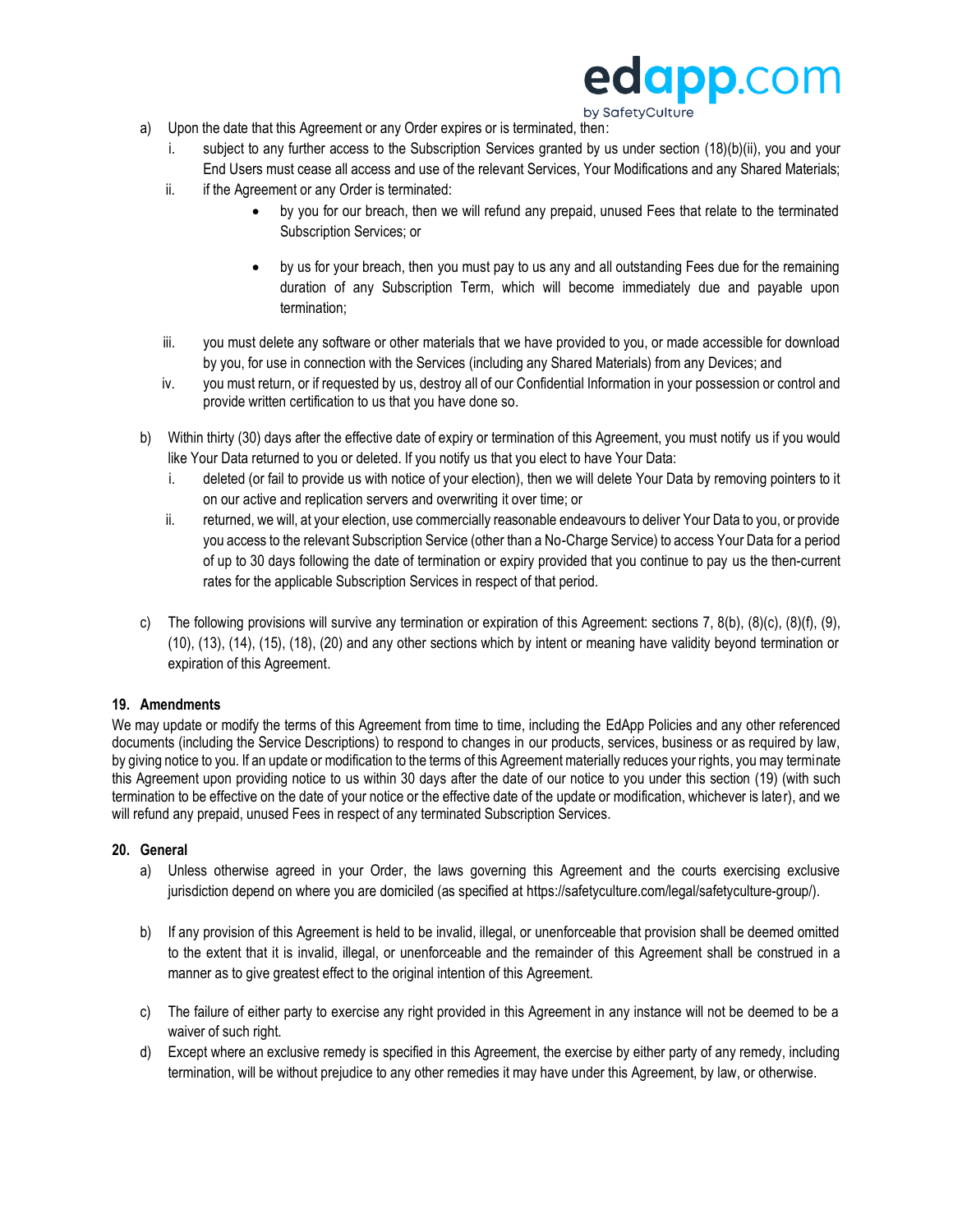## edapp.com by SafetyCulture

- e) Other than in respect of an obligation to pay any Fee or other amount, neither party will be liable for non-performance or inadequate performance to the extent caused by a condition (for example, natural disaster, act of war or terrorism, pandemic, riot, labour condition, governmental action, power interruption, telecommunication, data and internet disturbance) that was beyond the party's reasonable control (Force Majeure Event).
- f) Your use of any website or software that is not provided by us to access or download the Services will be governed by the terms and conditions applicable to that website or software. We are not responsible for any consequences resulting from the use of such website or software, including but not limited to any damage to your property, including your Device, or the transfer of any computer virus or similar malicious code, except to the extent such consequences are caused by the Service.
- g) Any notices to you may either be posted on the Site or EdApp Platform, or given in writing (which may be by email) to the address last notified by you to us. Any notices to EdApp, and any questions, concerns or complaints relating to the Services must be in writing and addressed to:
	- i. privacy@edapp.com, if the inquiry is related to privacy or your Personal Information;
	- ii. hello@edapp.com, if the inquiry is related to support or billing; or
	- iii. legal@edapp.com, for all other enquiries.
- h) Each party agrees to use commercially reasonable endeavours to resolve any dispute arising out of or relating to this Agreement with the other party prior to resorting to any external dispute resolution process or court proceedings.
- i) This Agreement, and any rights granted hereunder, must not be transferred or assigned by either party (assigning party) without the prior express written consent of the other party, except:
	- i. to a third party participating in a merger with, or acquisition of the assigning party; or
	- ii. in respect of EdApp, to any of EdApp's affiliates or subsidiaries.
- j) This Agreement contains the entire understanding between the parties regarding the subject matter of this Agreement. To avoid doubt, resellers of the Services are not authorised to modify the terms of this Agreement or make any representations, undertakings or other legally binding commitments on our behalf.
- k) If this Agreement is translated into any language other than English, the English text will govern unless expressly stated otherwise in the translation.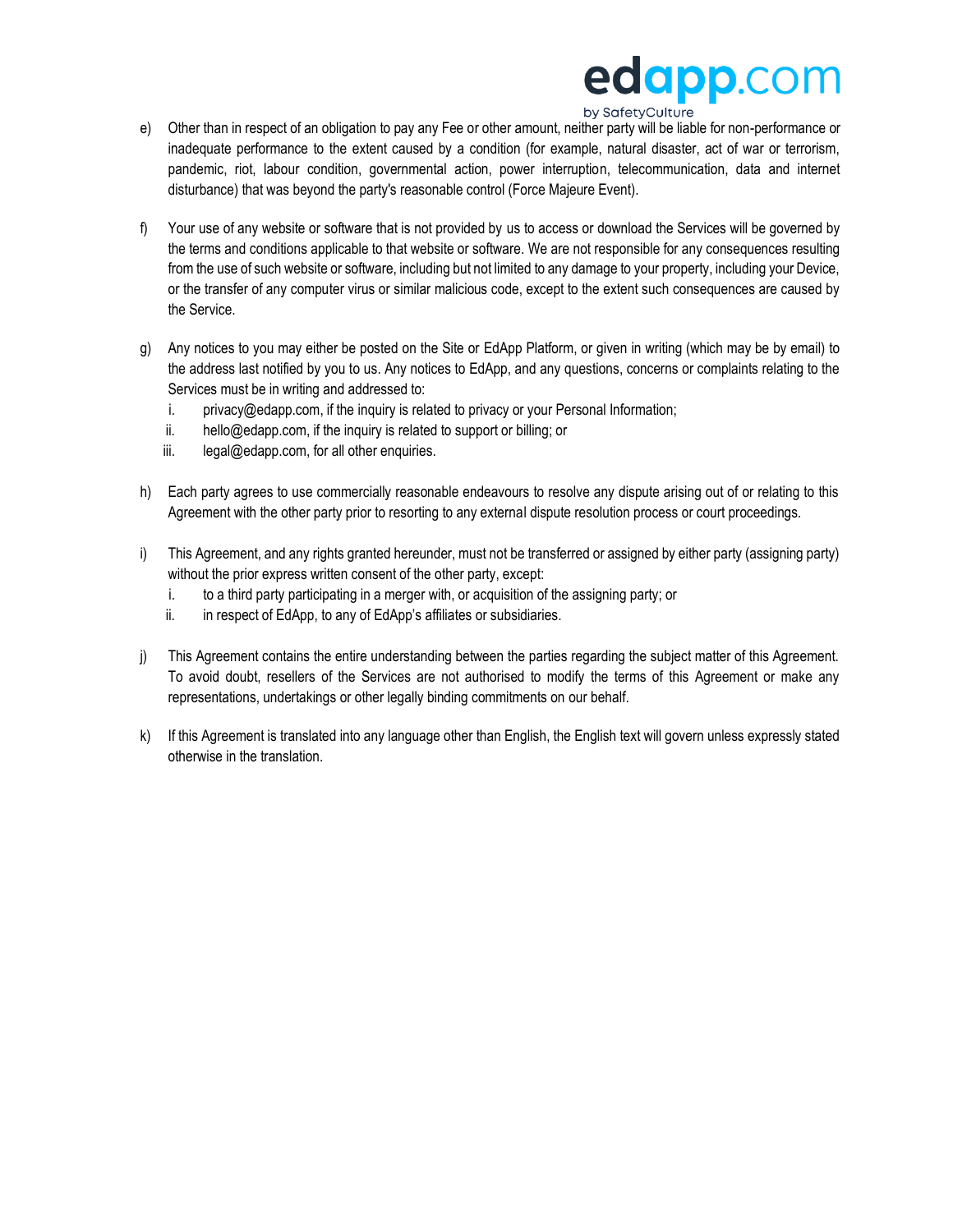#### **Appendix 1 (Data Protection Compliance)**

- (1) In this Appendix and in Appendix 2 (Data Processing Agreement):
	- a) **Customer Personal Data** means any personal data which EdApp (or its sub-processors) processes on your behalf as a processor in the course of providing Services.
	- b) **Data Protection Laws** means: (i) the EU Data Protection Laws; (ii) the UK Data Protection Laws; and (iii) the laws of other states and territories that create and regulate substantially similar concepts and legal principles as are contained in the EU Data Protection Laws in relation to the processing of personal data.
	- c) **EU Data Protection Laws** means the GDPR and any national laws which implement or supplement or replace the same from time to time.
	- d) **EU International Transfer** means:
		- (i) a transfer of personal data from you to EdApp or its affiliates (or vice versa in the case of transfers of personal data between the parties where both parties act as controllers); or
		- (ii) an onward transfer of personal data from EdApp or its affiliates,

where such transfer would at the time of the transfer be prohibited by EU Data Protection Laws (or by the terms of data transfer agreements put in place to address the data transfer restrictions of Data Protection Laws) in the absence of the EU Standard Contractual Clauses to be established under section 2 of Appendix 2 (Data Processing Agreement).

- e) **EU Standard Contractual Clauses** means the Standard Contractual Clauses forming part of Decision 2021/914/EC (as amended or replaced from time to time), including their appendices and with the relevant Modules and Options set out under section 2 of Appendix 2 (Data Processing Agreement).
- f) **Security Incident** means a breach of EdApp's security leading to the accidental or unlawful destruction, loss, alteration, unauthorized disclosure of, or access to, Customer Personal Data.
- g) **personal data**, **consent**, **controller**, **processor, data subject** and **processing** mean those concepts, roles and activities as defined in the applicable Data Protection Laws.
- h) **UK Data Protection Laws** means Data Protection Act 2018 and UK's version of the GDPR which is part of UK law by virtue of the European Union (Withdrawal) Act 2018 ("**UK GDPR"**) and any legislation applicable in the UK in force from time to time relating to privacy or the processing of personal data.
- i) **UK International Transfer** means:
	- (i) a transfer of personal data from you to EdApp or its affiliates (or vice versa in the case of transfers of personal data between the parties where both parties act as controllers); or
	- (ii) an onward transfer of personal data from EdApp or its affiliates,

where such transfer would at the time of the transfer be prohibited by the UK GDPR (or by the terms of data transfer agreements put in place to address the data transfer restrictions of Data Protection Laws) in the absence of the relevant UK Standard Contractual Clauses to be established under section 5 of Appendix 2 (Data Processing Agreement).

- j) **UK Standard Contractual Clauses** means, as the context requires:
	- (i) the Standard Contractual Clauses (controllers) set out in Decisions 2004/915/EC ("**Controller SCCs**") with option (iii) of section II(h) being selected and the initials of the Data Importer deemed inserted; and/or
	- (ii) the Standard Contractual Clauses (processors) set out in Decision 2010/87/EC ("**Processor SCCs**"),

in each case including their appendices, and as amended or replaced from time to time by a competent authority or in accordance with the UK GDPR, including as contemplated under section 5 of Appendix 2 (Data Processing Agreement).

- (2) EdApp is the controller in respect of personal data, such as account registration details, that we collect directly from users of the Services (End Users) and users of No-Charge Services, and which we use for the purposes of our business.
- (3) You are the controller and we are the processor in respect of any other personal data (including within Your Modifications) that is uploaded by End Users and/or users of No-Charge Services including data, templates, information, content, code, video, images or other material of any type (Materials), or which is provided by your administrators (see section 5 of the General Terms).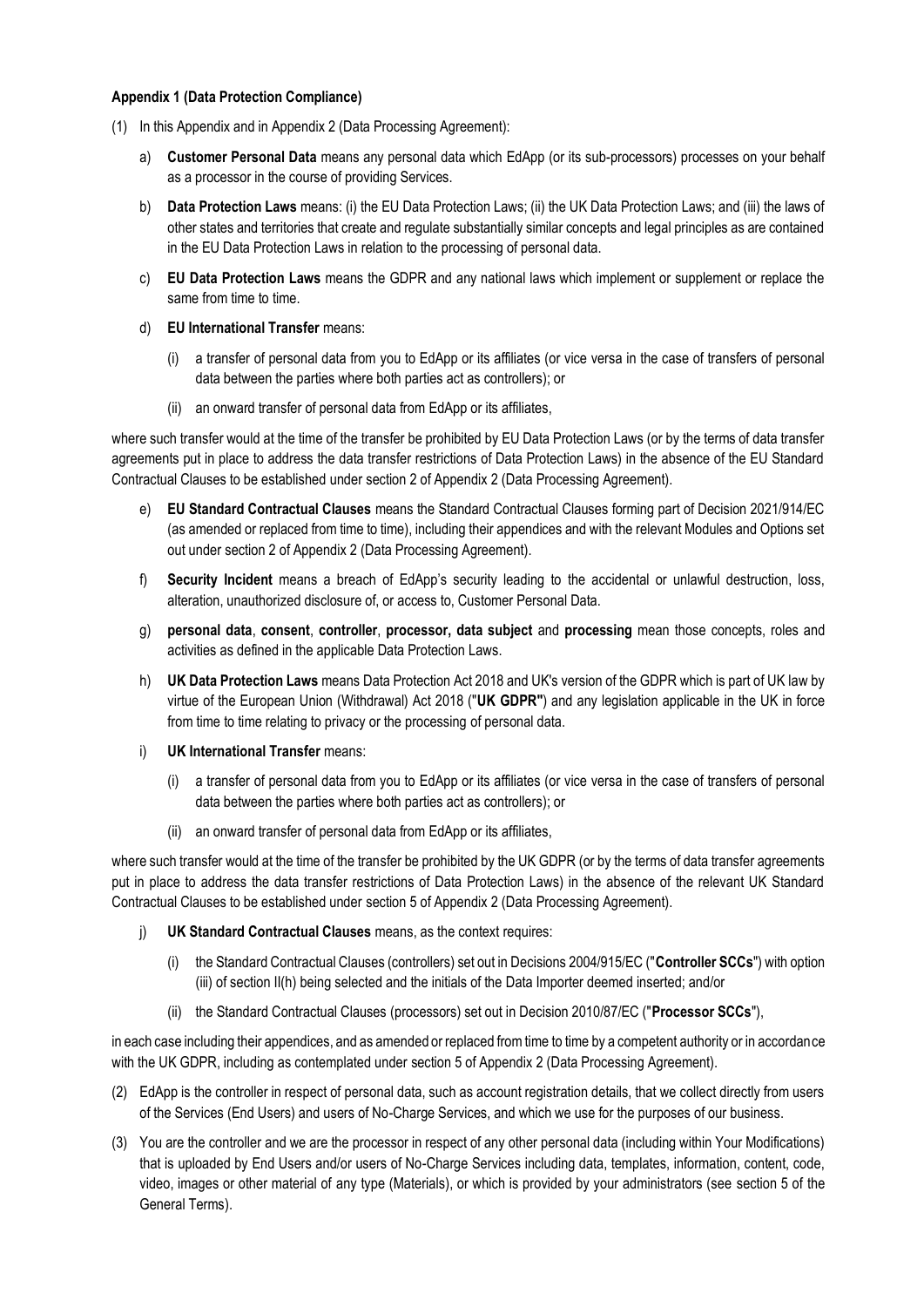- (4) To the extent that the Services comprise the processing of personal data where we are the controller and you are the controller: the provisions of sections 2, 3, 4 and 5 of Appendix 2 (Data Processing Agreement) to this Agreement shall apply (where applicable).
- (5) EdApp will make available our Privacy Policy at our website and where you provide us with personal data in connection with the Agreement where we will act as the controller (for example where you provide contact details for use in administering the Agreement), you agree to ensure that these individuals are provided with a copy of our Privacy Policy. Where we are a processor and not a controller, it is your responsibility to ensure that in accordance with relevant Data Protection Laws:
	- There is a lawful basis for the collection and processing of personal data; and
	- You have provided an appropriate privacy policy to the End Users and other data subjects.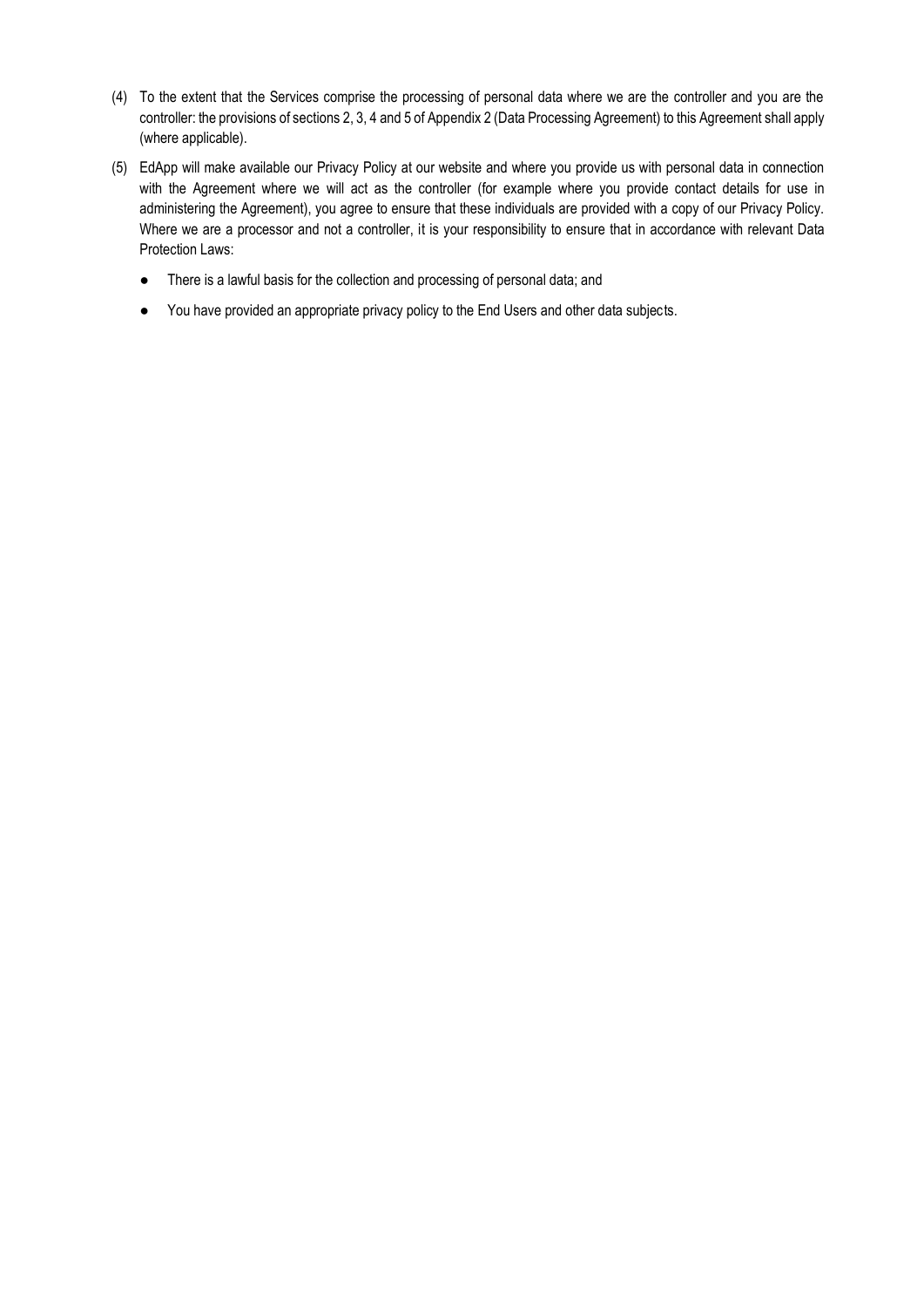#### **Appendix 2 (Data Processing Agreement)**

#### **General**

The provisions of this Appendix form part of this Agreement to the extent that section (11)(d) of the General Terms applies.

#### Terms of Data Processing

- 1. Where EdApp acts as processor of personal data on your behalf, EdApp shall:
	- a) process personal data only on your reasonable documented instructions unless required to do so by law; in such a case, EdApp shall inform you of that legal requirement before processing, unless that law prohibits such information on important grounds of public interest. You acknowledge and agree that your final and completion instructions regarding the processing of Customer Personal Data are set out in this Agreement. Any additional or alternate instructions must be agreed in writing by the parties (and EdApp will be entitled to charge a reasonable fee to cover any costs incurred in complying with them);
	- b) ensure that persons authorised to process the personal data on our behalf have committed themselves to confidentiality obligations or are under an appropriate statutory obligation of confidentiality;
	- c) implement appropriate technical and organisational measures to ensure a level of security for the personal data which is appropriate to the risks to individuals that may result from the accidental or unlawful destruction, loss, alteration, unauthorised disclosure of, or access to the personal data. The measures that we consider appropriate are more fully described in EdApp's Architecture and Security document (a copy of which is available on request);
	- d) not engage another processor without your prior specific or general written authorisation. You can request a list of subprocessors currently engaged by EdApp and authorised by you by emailing us at privacy@edapp.com. You may notify us in writing of any objections to new sub-processors (provided the objection is based on reasonable grounds relating to data protection). If we receive such an objection, the parties will discuss such objections in good faith and EdApp will use its reasonable commercial endeavours to resolve any such objection. If the parties are not able to resolve the objection, you may terminate the affected Services by providing 30 days written notice to EdApp. We shall impose obligations on any processor that we appoint on your behalf that are equivalent to the terms set out in this Appendix 2. We shall remain liable for the performance of these processors;
	- e) taking into account the nature of the processing, assist the controller by appropriate technical and organisational measures, insofar as this is possible, for the fulfilment of the controller's obligation to respond to requests for exercising the data subject's rights laid down in Chapter III of the EU Data Protection Laws and any assistance provided by us to you in to respond to requests from: (i) data subjects to exercise their rights under Data Protection Laws; or (ii) regulatory authorities, shall be at your cost on a time and materials basis;
	- f) at the choice of the controller, delete or return all the personal data to the controller after the end of the provision of services relating to processing, and delete existing copies save that EdApp shall be entitled to retain Customer Personal Data where required by Data Protection Law or another applicable law, including any Australian state or Commonwealth law to which the processor is subject, or where such data is required for EdApp's internal record keeping or where it is necessary for use in any legal proceedings; You must notify us of Personal Data that you wish to have returned or deleted within 30 days following the effective date of termination; and
	- g) make available to the controller all information reasonably necessary to demonstrate compliance with the obligations laid down in Article 28 of the EU Data Protection Laws and allow for and contribute to audits, including inspections, conducted by the controller or another auditor mandated by the controller (in each case at the controller's cost). Any assistance provided by us to you to demonstrate compliance with Data Protection Laws shall be provided at your cost. The timing, scope and duration of any audit shall be mutually agreed by the parties. You shall not be entitled to carry out audits more than once in any 12 month period, other than where a data security incident has taken place, you shall be entitled to carry out an additional audit within 30 days of EdApp notifying you of such security incident. You shall ensure that any third party auditor appointed by you is (i) not a competitor of EdApp; and (ii) is committed to appropriate confidentiality obligations. You and/or any third-party auditor shall comply with EdApp's standard policies and procedures when accessing EdApp's premises or systems.

#### EU International Transfers

2. With respect to any EU International Transfers**,** EdApp acting on its own behalf and as agent for each EdApp affiliate and you acting on your own behalf and as agent for each of your affiliates, hereby enter into the EU Standard Contractual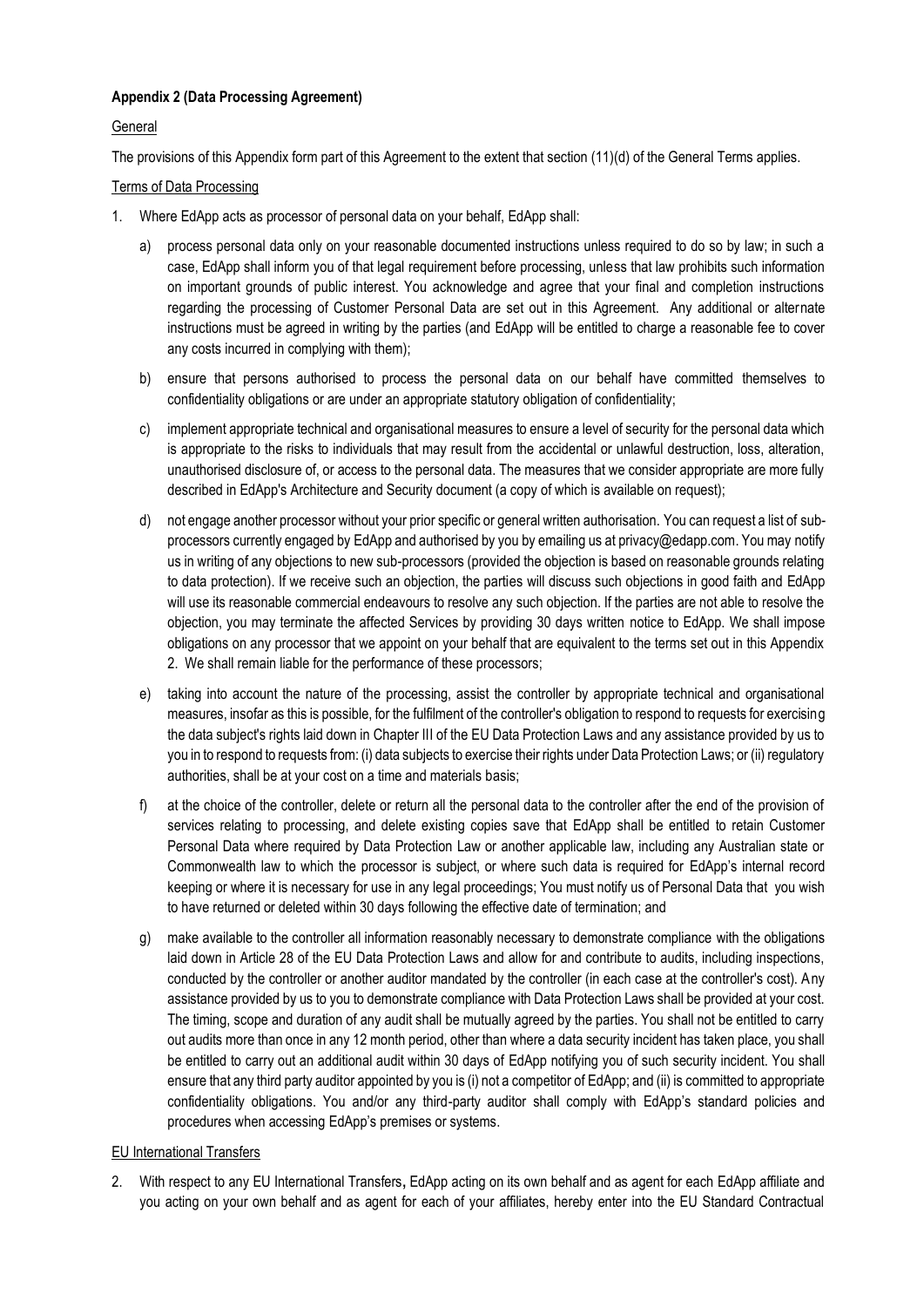Clauses incorporating: (i) the general clauses (*Clauses 1-6*); (ii) Modules One (*Transfer Controller to Controller*), Two (*Transfer Controller to Processor*), and Four (*Transfer Processor to Controller*) as applicable and the relevant options as specified in the table set out in this section 3 of this Appendix 2; and (iii) with the Annexes populated as set out below:

- Annex I of the EU Standard Contractual Clauses shall be pre-populated with the details set out in section 4 of this Appendix 2; and
- Annex II of the EU Standard Contractual Clauses: EdApp's technical and organisational measures are described in EdApp's Security & Software Architecture document (available upon request).
- a) The EU Standard Contractual Clauses shall come into effect upon commencement of an EU International Transfer.
- b) Prior to the commencement of any EU International Transfer to or from a sub-processor, EdApp will use its reasonable endeavours to enter into the EU Standard Contractual Clauses with such sub-processor, incorporating the general Clauses (*Clauses 1-6*) and Module 3 (*Transfer Processor to Processor*).

#### EU Standard Contractual Clauses: Modules and options

3. For the purposes of section 2 of Appendix, the parties agree that the following Modules and Options of the EU Standard Contractual Clauses shall be deemed to be incorporated:

| Clause 7 (Docking clause)                                                               | Clause 7 shall not be incorporated.                                                                                                                                                                                                                                                                                                                                           |
|-----------------------------------------------------------------------------------------|-------------------------------------------------------------------------------------------------------------------------------------------------------------------------------------------------------------------------------------------------------------------------------------------------------------------------------------------------------------------------------|
| Clause 8 (Data protection safeguards)                                                   | Modules One, Two and Four.                                                                                                                                                                                                                                                                                                                                                    |
| Clause 9 (Use of sub-processors)                                                        | Module Two, Option 2, and the specific time period shall be<br>as set out in section 1(d) of this Appendix 2.                                                                                                                                                                                                                                                                 |
| Clause 10 (Data subject rights)                                                         | Modules One, Two and Four.                                                                                                                                                                                                                                                                                                                                                    |
| Clause 11 (Redress)                                                                     | Module One and Two, and the Option in Clause 11(a) shall<br>not be incorporated.                                                                                                                                                                                                                                                                                              |
| Clause 12 (Liability)                                                                   | Modules One, Two and Four.                                                                                                                                                                                                                                                                                                                                                    |
| Clause 13 (Supervision)                                                                 | Module One and Two, incorporating all paragraphs of Clause<br>13(a) as applicable.                                                                                                                                                                                                                                                                                            |
| Clause 14 (Local laws and practices affecting compliance<br>with the Clauses)           | Modules One, Two and Four.                                                                                                                                                                                                                                                                                                                                                    |
| Clause 15 (Obligations of the data importer in case of access<br>by public authorities) | Modules One, Two and Four.                                                                                                                                                                                                                                                                                                                                                    |
| Clause 16 (Non-compliance with the Clauses<br>and<br>termination)                       | For Clause 16(d) the relevant parts for Modules One, Two<br>and Four.                                                                                                                                                                                                                                                                                                         |
| Clause 17 (Governing law)                                                               | Modules One and Two, Options 1 and 2 as applicable and<br>the law inserted shall be the laws of the EU Member State in<br>which the data exporter is established, save that: (i) where<br>such laws do not allow for third-party beneficiary rights; or (ii)<br>the data exporter is not established in an EU Member State,<br>the law inserted shall be the laws of Ireland. |
|                                                                                         | Module Four and the law inserted shall be the laws of the<br>country stated in the governing law clause of the Agreement,<br>save that where such law does not allow for third-party<br>beneficiary rights, the law inserted shall be the laws of<br>Ireland.                                                                                                                 |
| Clause 18 (Choice of forum and jurisdiction)                                            | Modules One and Two and the courts inserted shall be the<br>courts in the Member State referred to in Clause 17<br>(Governing law); and                                                                                                                                                                                                                                       |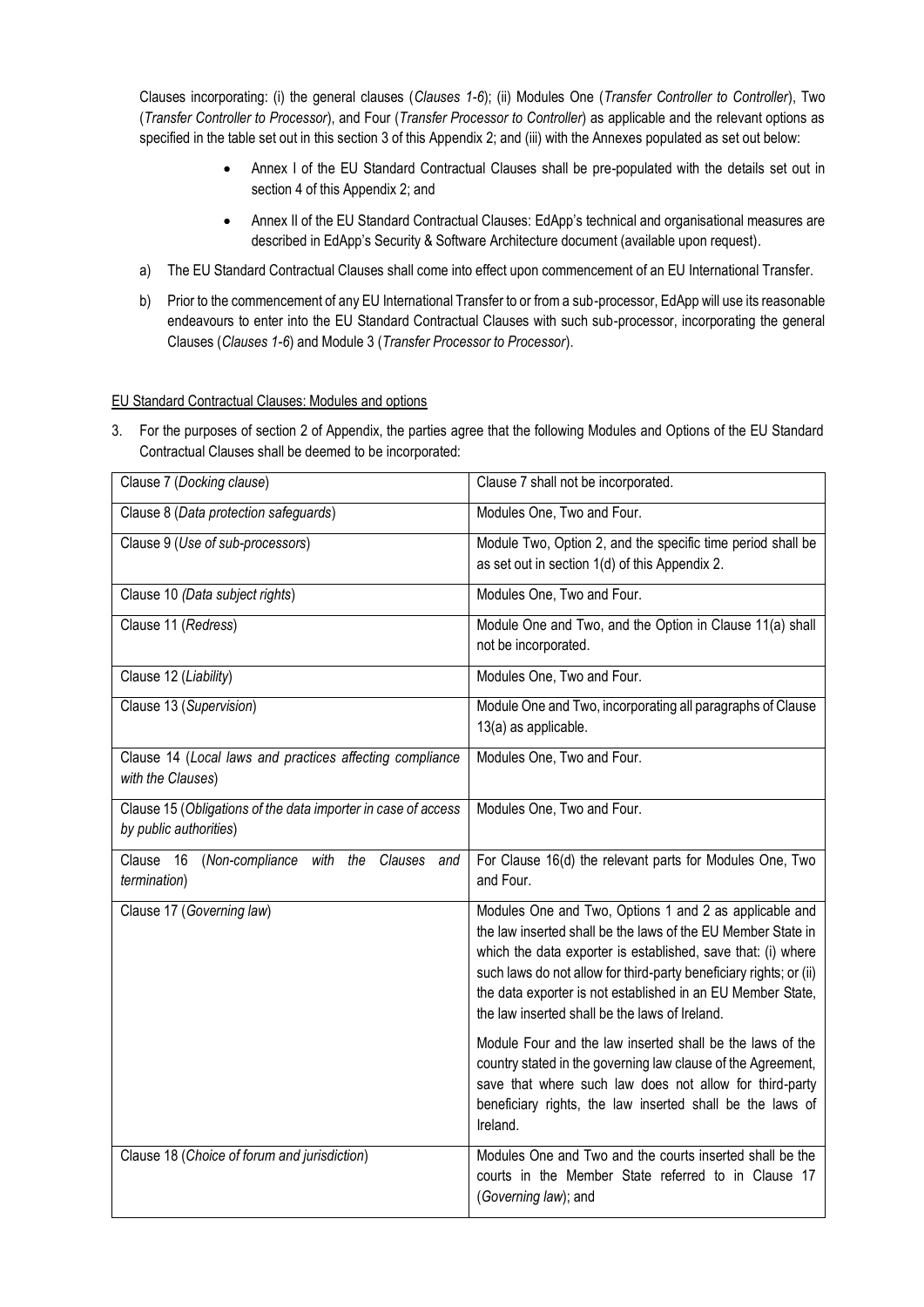|--|

#### Details of data processing

4. For the purposes of section 2 of this Appendix 2, the parties agree that Annex I of the EU Standard Contractual Clauses shall be pre-populated with the following details:

| List of parties         | Data Exporter:                                                                                                                                                                                                                                                                                                                                                                                                                                                                                                                                                                                                                                                                                                                                        |
|-------------------------|-------------------------------------------------------------------------------------------------------------------------------------------------------------------------------------------------------------------------------------------------------------------------------------------------------------------------------------------------------------------------------------------------------------------------------------------------------------------------------------------------------------------------------------------------------------------------------------------------------------------------------------------------------------------------------------------------------------------------------------------------------|
|                         | Name: the person or entity agreeing to these terms.                                                                                                                                                                                                                                                                                                                                                                                                                                                                                                                                                                                                                                                                                                   |
|                         | Address: as set out in your Order Form/s.                                                                                                                                                                                                                                                                                                                                                                                                                                                                                                                                                                                                                                                                                                             |
|                         | Contact person's name, position and contact details: as set out in your Order Form/s.                                                                                                                                                                                                                                                                                                                                                                                                                                                                                                                                                                                                                                                                 |
|                         | Activities relevant to the data transferred under these Clauses: as set out in the Agreement.                                                                                                                                                                                                                                                                                                                                                                                                                                                                                                                                                                                                                                                         |
|                         | Role (controller/processor): controller.                                                                                                                                                                                                                                                                                                                                                                                                                                                                                                                                                                                                                                                                                                              |
|                         |                                                                                                                                                                                                                                                                                                                                                                                                                                                                                                                                                                                                                                                                                                                                                       |
|                         | Data importer(s):                                                                                                                                                                                                                                                                                                                                                                                                                                                                                                                                                                                                                                                                                                                                     |
|                         | Name: EdApp.                                                                                                                                                                                                                                                                                                                                                                                                                                                                                                                                                                                                                                                                                                                                          |
|                         | Address: as set out in your Order Form/s.                                                                                                                                                                                                                                                                                                                                                                                                                                                                                                                                                                                                                                                                                                             |
|                         | Contact person's name, position and contact details: privacy@edapp.com.                                                                                                                                                                                                                                                                                                                                                                                                                                                                                                                                                                                                                                                                               |
|                         | Activities relevant to the data transferred under these Clauses: as set out in the Agreement.                                                                                                                                                                                                                                                                                                                                                                                                                                                                                                                                                                                                                                                         |
|                         | Role (controller/processor): controller and/or processor, as applicable.                                                                                                                                                                                                                                                                                                                                                                                                                                                                                                                                                                                                                                                                              |
|                         |                                                                                                                                                                                                                                                                                                                                                                                                                                                                                                                                                                                                                                                                                                                                                       |
| Description of transfer | Categories of data subjects whose personal data is transferred: the data subjects may<br>include your customers, employees, suppliers and end-users as further set out in EdApp's<br>Privacy Policy, available here: https://www.edapp.com/privacy-policy.                                                                                                                                                                                                                                                                                                                                                                                                                                                                                            |
|                         | Categories of personal data transferred: Customer Personal Data as further set out in<br>EdApp's Privacy Policy, available here: https://www.edapp.com/privacy-policy.                                                                                                                                                                                                                                                                                                                                                                                                                                                                                                                                                                                |
|                         | Sensitive data transferred (if applicable) and applied restrictions or safeguards that fully<br>take into consideration the nature of the data and the risks involved, such as for instance<br>strict purpose limitation, access restrictions (including access only for staff having<br>followed specialised training), keeping a record of access to the data, restrictions for<br>onward transfers or additional security measures: no sensitive data shall be transferred by<br>the data exporter to the data importer, and as per the Agreement including without limitation<br>and where relevant EdApp's technical and organisational measures are described in EdApp's<br>Security & Software Architecture document (available upon request). |
|                         | The frequency of the transfer (e.g. whether the data is transferred on a one-off or<br>continuous basis): continuous unless otherwise specified in the Agreement.                                                                                                                                                                                                                                                                                                                                                                                                                                                                                                                                                                                     |
|                         | Nature of the processing: data hosting, storage and such other services as are described in<br>the Agreement.                                                                                                                                                                                                                                                                                                                                                                                                                                                                                                                                                                                                                                         |
|                         | Purpose(s) of the data transfer and further processing: the purpose of the data processing<br>is the provision of the Services under the Agreement.                                                                                                                                                                                                                                                                                                                                                                                                                                                                                                                                                                                                   |
|                         | The period for which the personal data will be retained, or, if that is not possible, the<br>criteria used to determine that period: personal data will be retained until such time as you                                                                                                                                                                                                                                                                                                                                                                                                                                                                                                                                                            |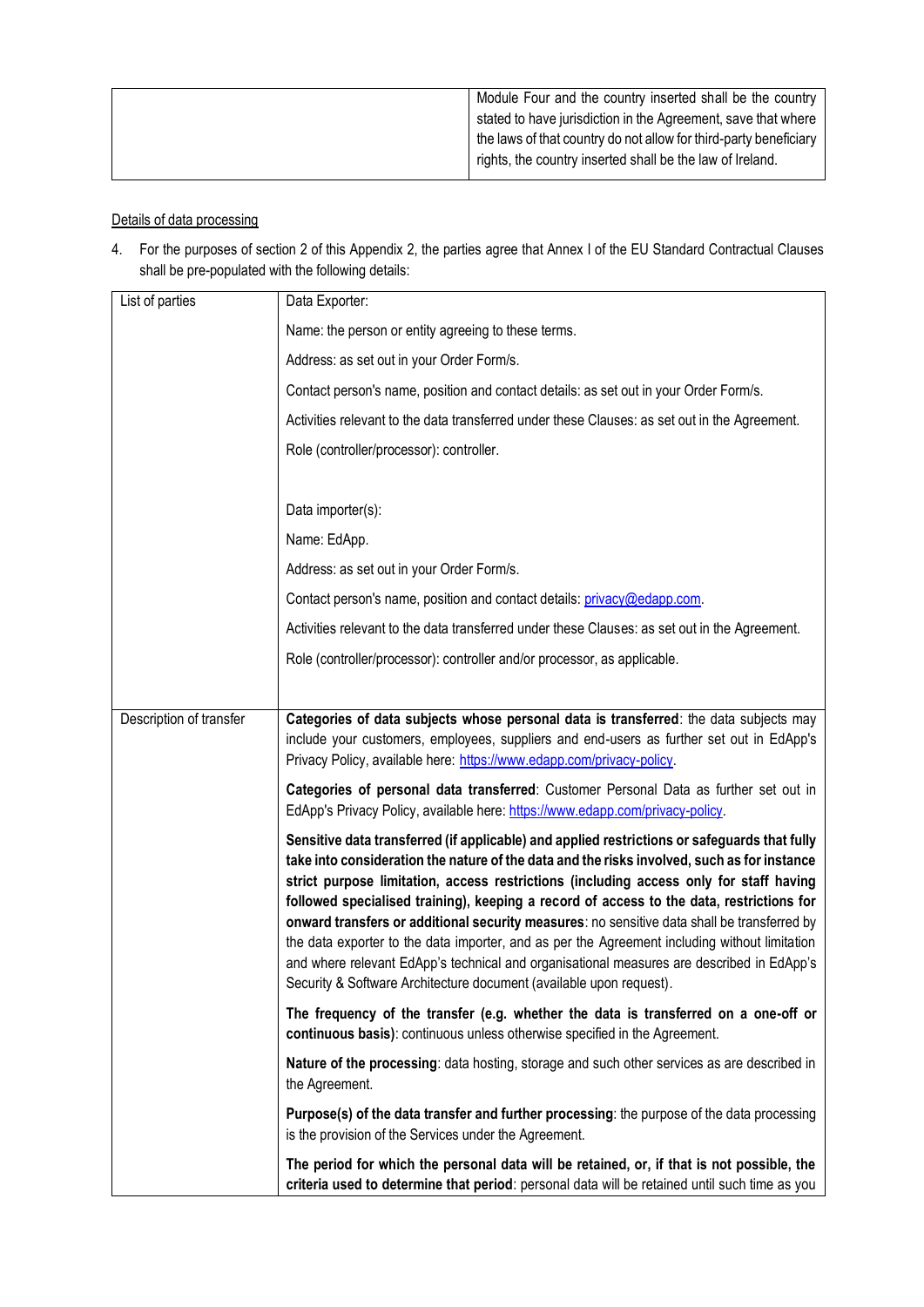|                        |             | notify EdApp that you would like the personal data returned to you or deleted in accordance<br>with the Agreement.                                                                                                                      |  |
|------------------------|-------------|-----------------------------------------------------------------------------------------------------------------------------------------------------------------------------------------------------------------------------------------|--|
|                        |             | For transfers to (sub-) processors, also specify the subject matter, nature and duration<br>of the processing:                                                                                                                          |  |
|                        |             | subject matter of the processing is the processing of Customer Personal Data in<br>connection with the performance of the Agreement;                                                                                                    |  |
|                        |             | nature of processing is as described in the Agreement; and<br>$\bullet$                                                                                                                                                                 |  |
|                        |             | the duration of the processing is determined by you, subject to the other provisions of<br>$\bullet$<br>the Agreement.                                                                                                                  |  |
| Competent<br>authority | supervisory | The competent supervisory authority in the EU Member State in which the data exporter is<br>established and, in the event that the data exporter is not established in an EU Member State,<br>the data protection authority of Ireland. |  |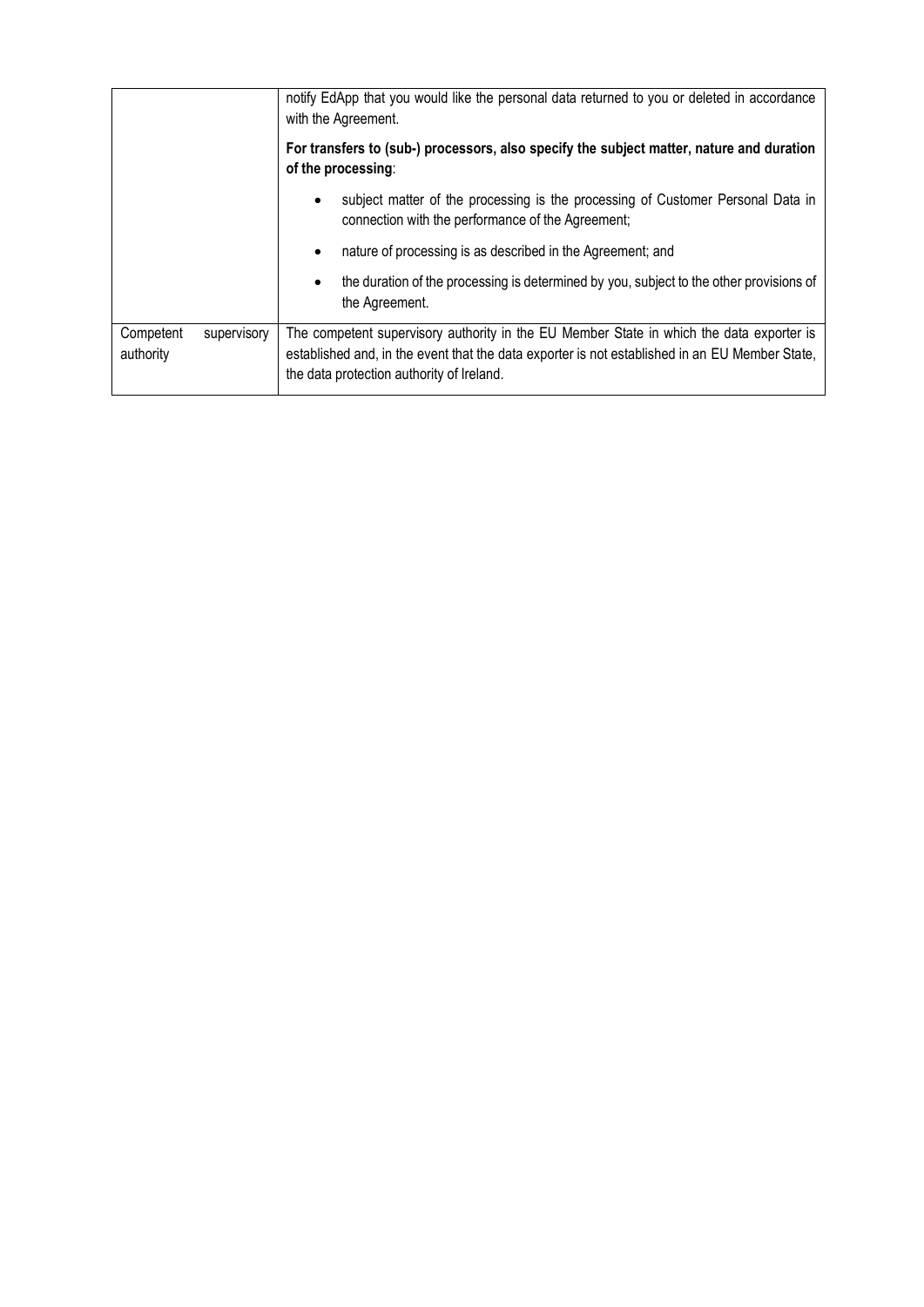#### UK International Transfers

- 5. With respect to any UK International Transfers, you acting on your own behalf and as agent for each of your affiliates (each as "data exporter") and EdApp acting on its own behalf and as agent for each EdApp affiliate (each as "data importer") hereby enter into the relevant UK Standard Contractual Clauses in respect of any UK International Transfer from the you or your affiliate to EdApp or a EdApp affiliate and the Appendices to the UK Standard Contractual Clauses shall be completed as follows:
- a) in respect of the Processor SCCs:
	- Appendix 1 shall be pre-populated with the details set out in section 4 of this Appendix 2 in respect of 'data exporter', 'data importer', 'data subjects', 'categories of data', 'special categories of data (if appropriate)' and 'processing operations'; and
	- Appendix 2: the technical and organisational security measures implemented by the data importer are described EdApp's Security & Software Architecture document (available upon request).
- b) in respect of the Controller SCCs, Annex B shall be pre-populated with the details set out in section 4 of this Appendix 2 in respect of 'data subjects', 'purpose', 'categories of data', and 'special categories of data (if applicable)' and as follows:
	- Recipients: the personal data transferred may be disclosed only to the following recipients or categories of recipients: data importer and employees, contractors, staff, and personnel of the data importer.
	- Data protection registration information of data exporter (where applicable): as available on the Supervisory Authority of Ireland's website.
	- Additional useful information (storage limits and other relevant information): as set out in the Agreement.
- c) The UK Standard Contractual Clauses shall come into effect upon commencement of a UK International Transfer (the "**UK Standard Contractual Clause Effective Date**"), provided that such UK Standard Contractual Clause Effective Date is prior to the UK Addendum Date (as defined below).
- d) In the event that the UK Information Commissioner, in accordance with S119A Data Protection Act 2018, issues an Addendum to the EU Standard Contractual Clauses (the "**UK Addendum**"), EdApp (acting on its own behalf and as agent for each EdApp affiliate) and you (acting on your own behalf and as agent for each of your affiliates) agree that:
	- from its date of issuance (the "**UK Addendum Date**"), such UK Addendum shall be deemed incorporated into the EU Standard Contractual Clauses entered into in accordance with section 3 of this Appendix 2;
	- they shall be bound by the UK Addendum as incorporated into the EU Standard Contractual Clauses;
	- such UK Addendum and the EU Standard Contractual Clauses into which it is incorporated shall come into effect upon commencement of any UK International Transfer on or after the UK Addendum Date and for all UK International Transfers taking place on or after such UK Addendum Date; and
	- prior to the commencement of any UK International Transfer to or from a sub-processor, EdApp will use its reasonable endeavours to enter into the EU Standard Contractual Clauses with such subprocessor, incorporating the general Clauses (Clauses 1-6), Module 3 (Transfer Processor to Processor) and the UK Addendum.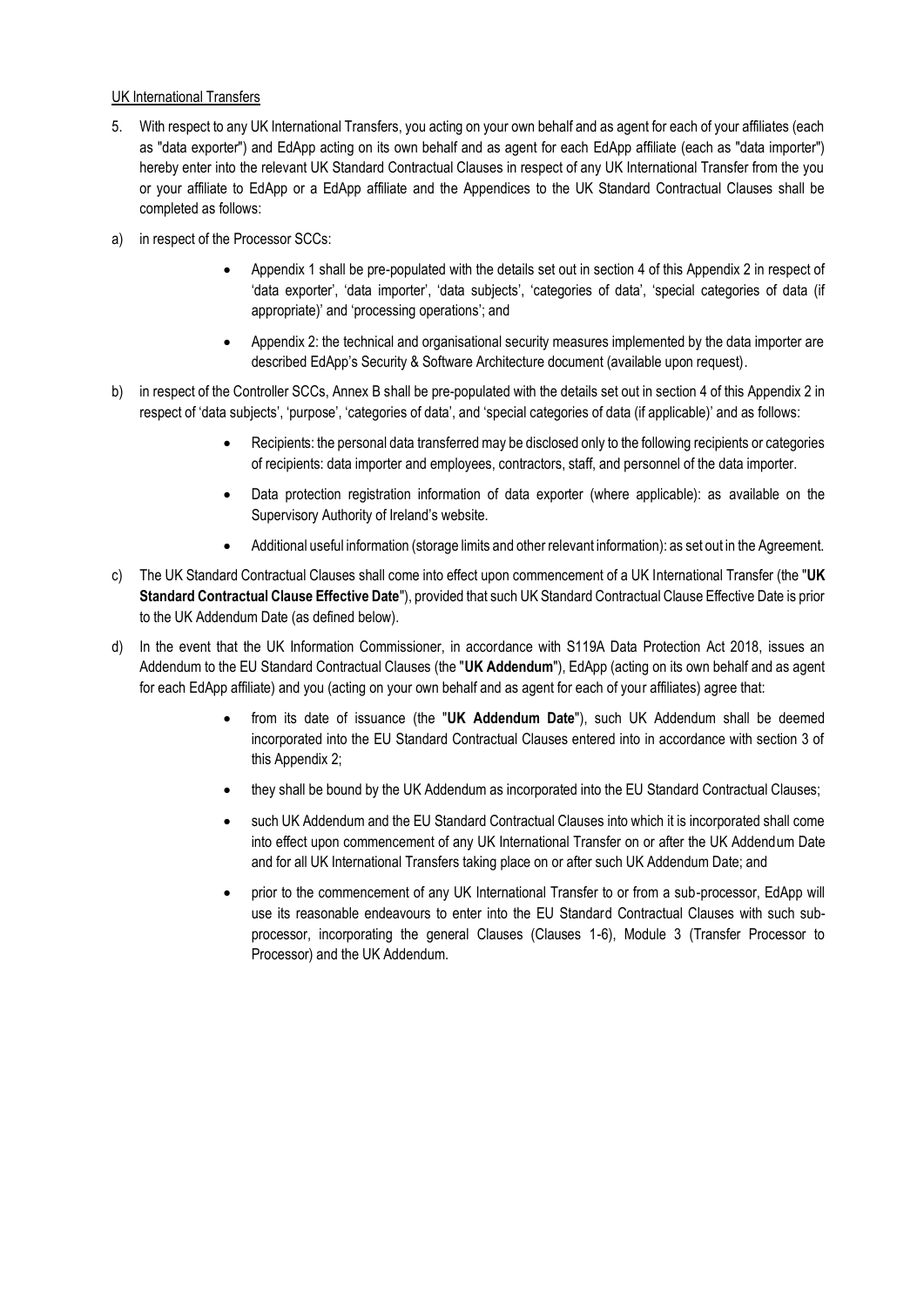#### **Appendix 3 (Australian legal compliance)**

#### **1. Privacy**

- a) The provisions of this Appendix 3 apply to the extent that section (11)(e) of the General Terms applies.
- b) You are responsible for compliance with the Privacy Act 1988 (Cth) (Privacy Act) with respect to any Personal Information contained within Your Data that you use in connection with the Services. You must ensure that you obtain all necessary consents from relevant individuals for the use of the Personal Information contained within Your Data with the Services, including its transfer outside of Australia to the extent required in order for EdApp to provide the Services to you.
- c) Other than where arising from a EdApp breach of this Agreement, you must indemnify, defend and hold EdApp and its affiliates, service providers, officers, employees, contractors and customers (those indemnified) harmless from and against any and all claims, costs, damages, losses, liabilities and expenses (including legal fees) arising as a result of any breach of the Privacy Act relating to your collection, use, storage, processing or disclosure of any Personal Information contained within Your Data in connection with the Services.
- d) EdApp agrees to only use Personal Information contained within Your Data in order to exercise its rights and perform its obligations under this Agreement.
- e) EdApp must comply with the Privacy Act to the extent it is applicable to the processing of Personal Information in Your Data, including by:
	- i. taking reasonable steps to protect Personal Information contained in Your Data that is held by EdApp from misuse, interference and loss, and from unauthorised access, modification or disclosure;
	- ii. promptly notifying you in writing of:
		- 1. any complaint about the privacy of Personal Information contained within Your Data received by EdApp;
		- 2. any request for access to Personal Information contained within Your Data received by EdApp; and
		- 3. any unauthorised access or disclosure or Personal Information contained within Your Data, or other breach, or suspected breach, of the Privacy Act;
	- iii. co-operate and provide reasonable assistance to you in connection with any complaint, request or breach referred to in section (1)(e)(ii) of this Appendix 3; and
	- iv. promptly take any commercially reasonable steps required to contain and rectify any of the matters referred to in section (1)(e) of this Appendix 3.

#### **2. Australian Consumer Law**

- a) The provisions of this section (2) of this Appendix 3 apply to the extent that you are a Consumer for the purpose of the Australian Consumer Law.
- b) In this section (2) of Appendix 3:
	- i. **Australian Consumer Law** means the law as set out in Schedule 2 of the Competition and Consumer Act 2010 (Cth);
	- ii. **Consumer** has the same meaning given to it by section 3 of the Australian Consumer Law; and
	- iii. **Consumer Guarantee** means a consumer guarantee under the Australian Consumer Law.
- c) Our goods and services come with guarantees that cannot be excluded under the Australian Consumer Law. For major failures with the service, you are entitled:
	- i. to cancel your service contract with us; and
	- ii. to a refund for the unused portion, or to compensation for its reduced value.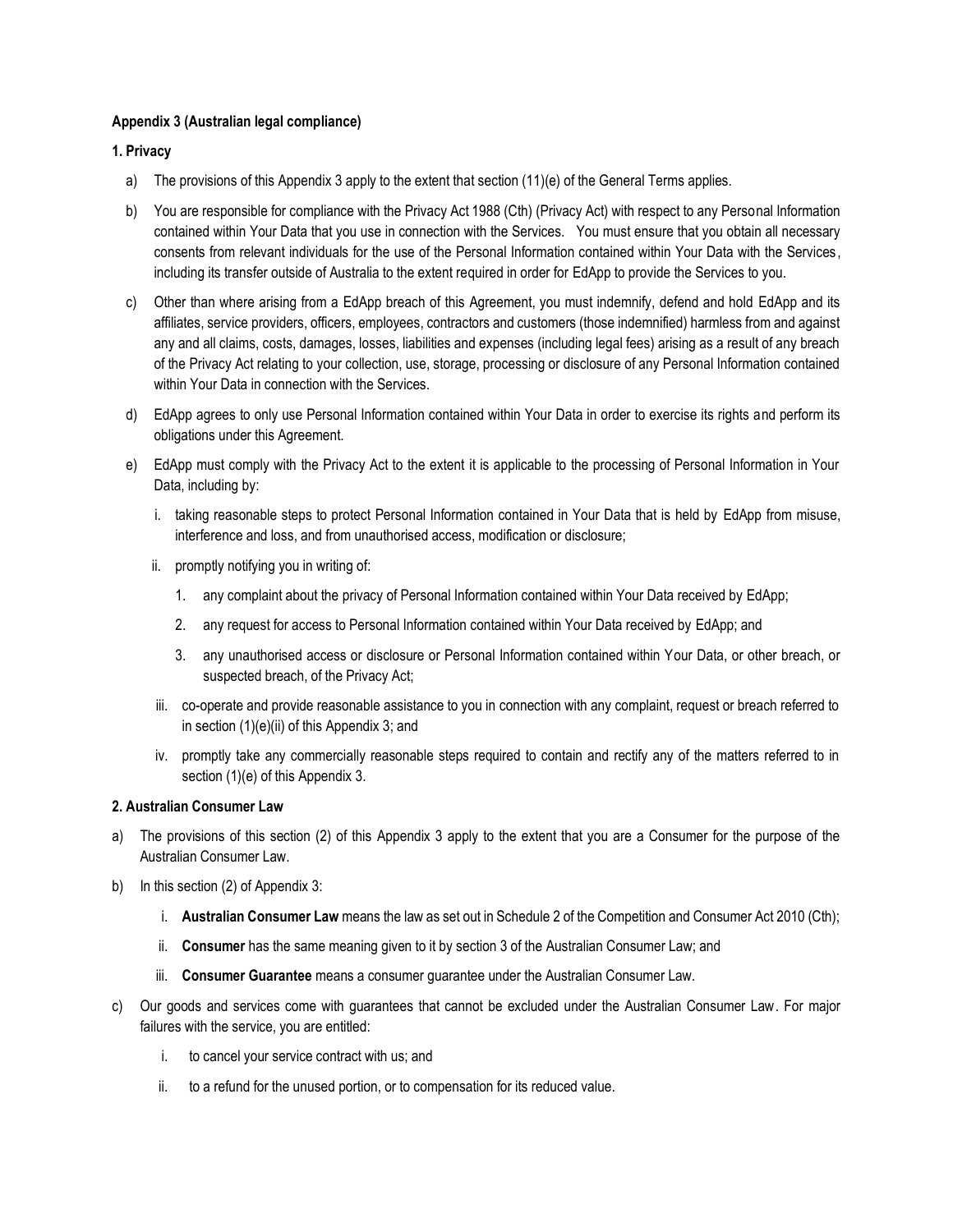You are also entitled to choose a refund or replacement for major failures with goods. If a failure with the goods or service does not amount to a major failure, you are entitled to have the failure rectified in a reasonable time. If this is not done you are entitled to a refund for the goods and to cancel the contract for the service and obtain a refund of any unused portion. You are also entitled to be compensated for any other reasonably foreseeable loss or damage from a failure in the goods or service.

d) If the Services fail to meet any Consumer Guarantee, and the total amount paid by you for the Services under this Agreement is less than the statutory minimum (which as at the date of this Agreement is AUD\$100,000), EdApp's liability to you for failure to meet such Consumer Guarantee is limited, to the extent permitted by law, to (at EdApp's election) supplying the Services again or paying for the cost of having the Services supplied again.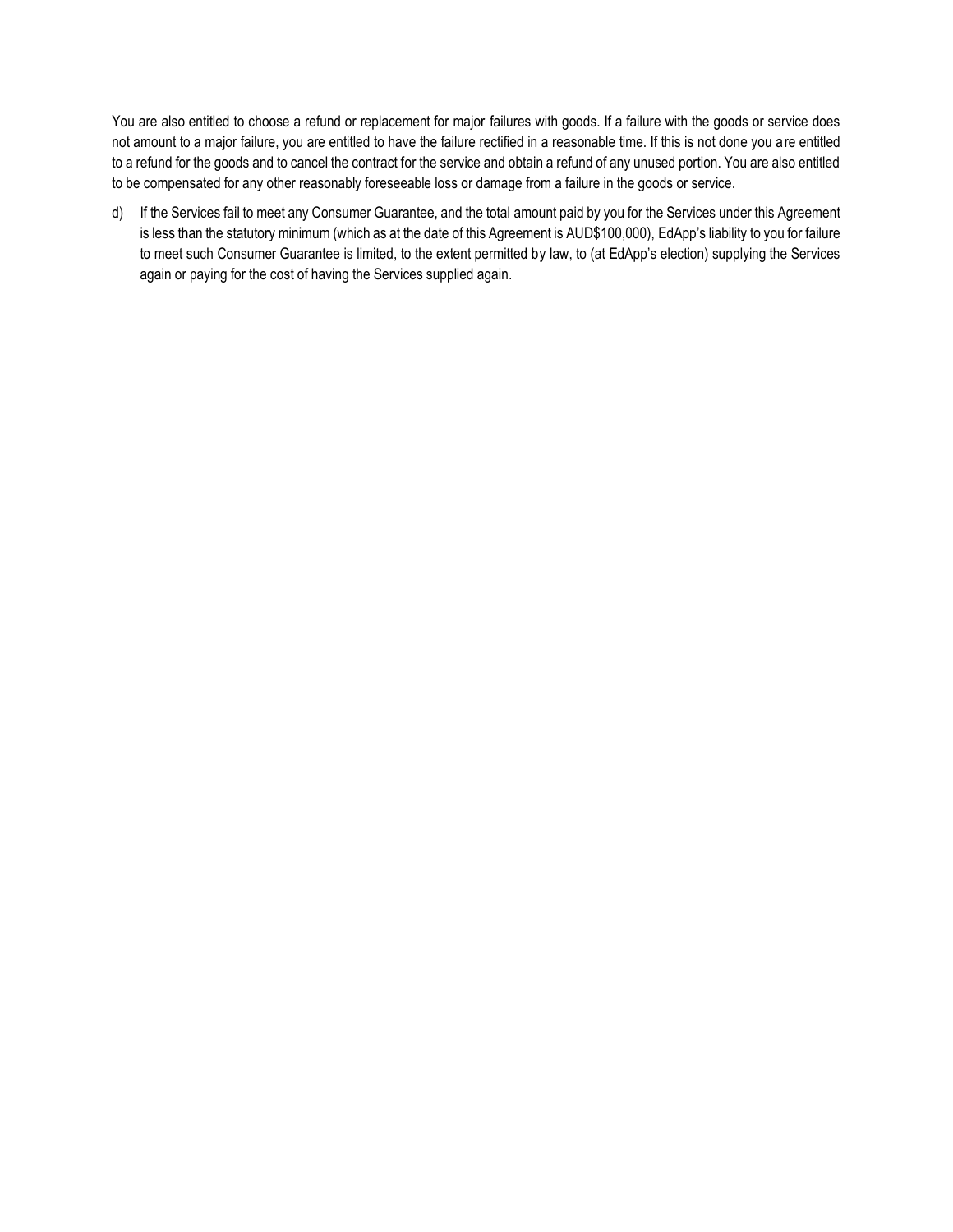### Part B: Product Modules

#### **1. Program Management Services and Content Support Services**

**Program Management Services** means any training, enablement or other technical services provided by us related to the Subscription Service, as identified in your Order(s).

**Content Support Services** means any content produced by us for you, including designs, illustrations, audio, fonts, templates and training courses, and associated support services, as identified in your Order(s).

- a) You agree that, unless we provide you with Program Management Services, our responsibilities do not extend to the internal management or administration of the Subscription Services for you and that we are merely a software provider.
- b) You will give us timely access to Your Data reasonably needed for us to provide Program Management Services and/or Content Support Services to you, and if you fail to do so, our obligation to provide the Program Management Services and/or Content Support Services will be excused until access is provided.

#### **2. EducateAll**

The content library for Educate All contains sponsored content provided to EdApp by industry leaders (**Sponsored Content**). Sponsored Content contains copyrighted material, trademarks and other proprietary information including, but not limited to, text and graphics. You may use such Sponsored Content on EdApp in the form it is downloaded into your EdApp account and, except as otherwise expressly permitted under copyright law, no copying, redistribution, publication or commercial exploitation of downloaded Sponsored Content will be permitted without the express written permission of us and/or the sponsor/copyright owner. No changes in, or deletion of, author attribution, trademark or copyright notice shall be made.

#### **3. EdApp Subscription Services**

- a) The terms of this section (3) of Part B apply to EdApp Subscription Services.
- b) **EdApp Subscription Services** means the provision of the online Subscription Service known as EdApp available through the EdApp Platform, as further described in the Service Description at https://www.edapp.com/lms-features/.
- c) EdApp will make EdApp Subscription Services available to you on Devices owned or controlled by you or your End Users during the Subscription Term.
- d) Other than in respect of No-Charge Services, EdApp will use commercially reasonable efforts to ensure that the EdApp Subscription Services will have 99.9% availability in any calendar month.
- e) Subject to your compliance with this section (3), you may be entitled to the following remedies if the EdApp Subscription Services (other than the No-Charge Services) do not have availability of 99% in any calendar month (**EdApp SLA**):
	- i. an extension to your Subscription Term applicable to the EdApp Subscription Service; or
	- ii. service credits of an equivalent pro-rated value to the extension of the Subscription Term in the form of a monetary credit to a monthly-billing account,

as described in the table below (**Service Credits**). Service Credits may not be exchanged for, or converted to, monetary amounts, and are capped at fifteen days of EdApp Subscription Services in any calendar month.